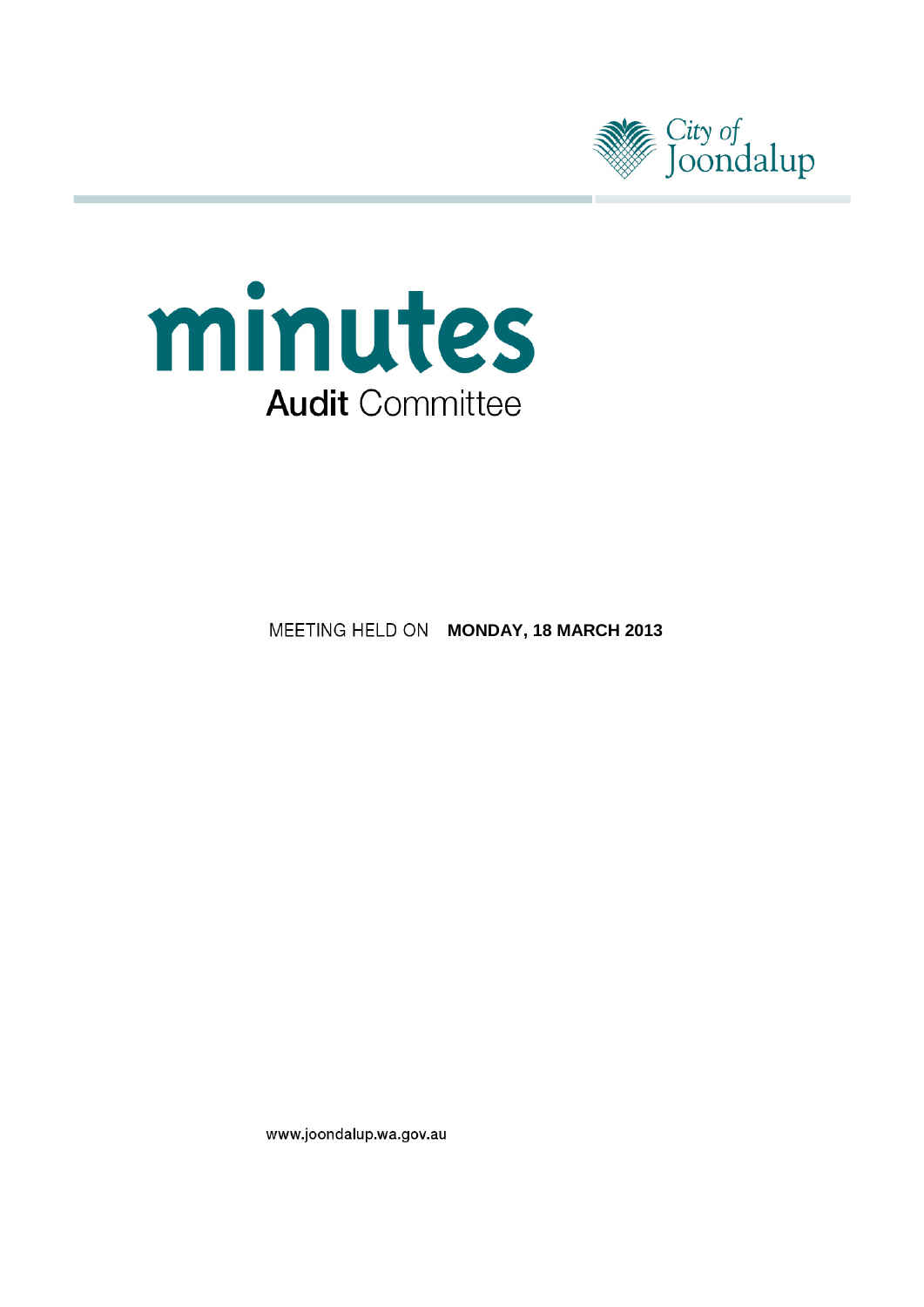# **TABLE OF CONTENTS**

| <b>Item</b><br><b>No</b> | <b>Title</b>                                                                                                                 | Page No |
|--------------------------|------------------------------------------------------------------------------------------------------------------------------|---------|
|                          | Declaration of Opening                                                                                                       | 3       |
|                          | Apologies/Leave of absence                                                                                                   | 3       |
|                          | <b>Confirmation of Minutes</b>                                                                                               | 4       |
|                          | Announcements by the Presiding Member without discussion                                                                     | 4       |
|                          | Declarations of Interest                                                                                                     | 4       |
|                          | Identification of matters for which the meeting may sit behind<br>closed doors                                               | 5       |
|                          | Petitions and deputations                                                                                                    | 5       |
|                          | Consideration of Change to Order of Business - [02154]                                                                       | 5       |
|                          | Reports                                                                                                                      | 6       |
| 7                        | 2012 Compliance Audit Return - [09492, 50068]                                                                                | 6/31    |
| 1                        | Adoption of Meeting Dates for 2013 - Audit Committee - [50068]                                                               | 10      |
| 2                        | Resignation of Member from Audit Committee - [50068]                                                                         | 13      |
| 3                        | Half Yearly Report - Contract Extensions - 1 July 2012 to<br>31 December 2012 - [07032]                                      | 17      |
| 4                        | Half Yearly Report Write Off of Monies (1 July 2012 to<br>31 December 2012) - [07032]                                        | 20      |
| 5                        | Emergency Management Risk Register - [33514]                                                                                 | 23      |
| 6                        | Changes to Australian Accounting Standards Affecting the City -<br>[55055]                                                   | 26      |
| 7                        | 2012 Compliance Audit Return - [09492, 50068]                                                                                | 31/6    |
| 8                        | Confidential Report - Chief Executive Officer's Credit Card<br>Expenditure for the Quarter Ended 30 September 2012 - [09882] | 32      |
| 9                        | Confidential Report - Chief Executive Officer's Credit Card<br>Expenditure for the Quarter ended 31 December 2012 - [09882]  | 33      |
| 10                       | Internal Audits Undertaken by Consultants - [89528]                                                                          | 34      |
| 11                       | Confidential Report - Audit Report on Non-Compliance in City's<br>Procurement Practices - [89528]                            | 39      |
|                          | Motions of which previous notice has been given                                                                              | 40      |
|                          | Requests for Reports for future consideration                                                                                | 40      |
|                          | Closure                                                                                                                      | 40      |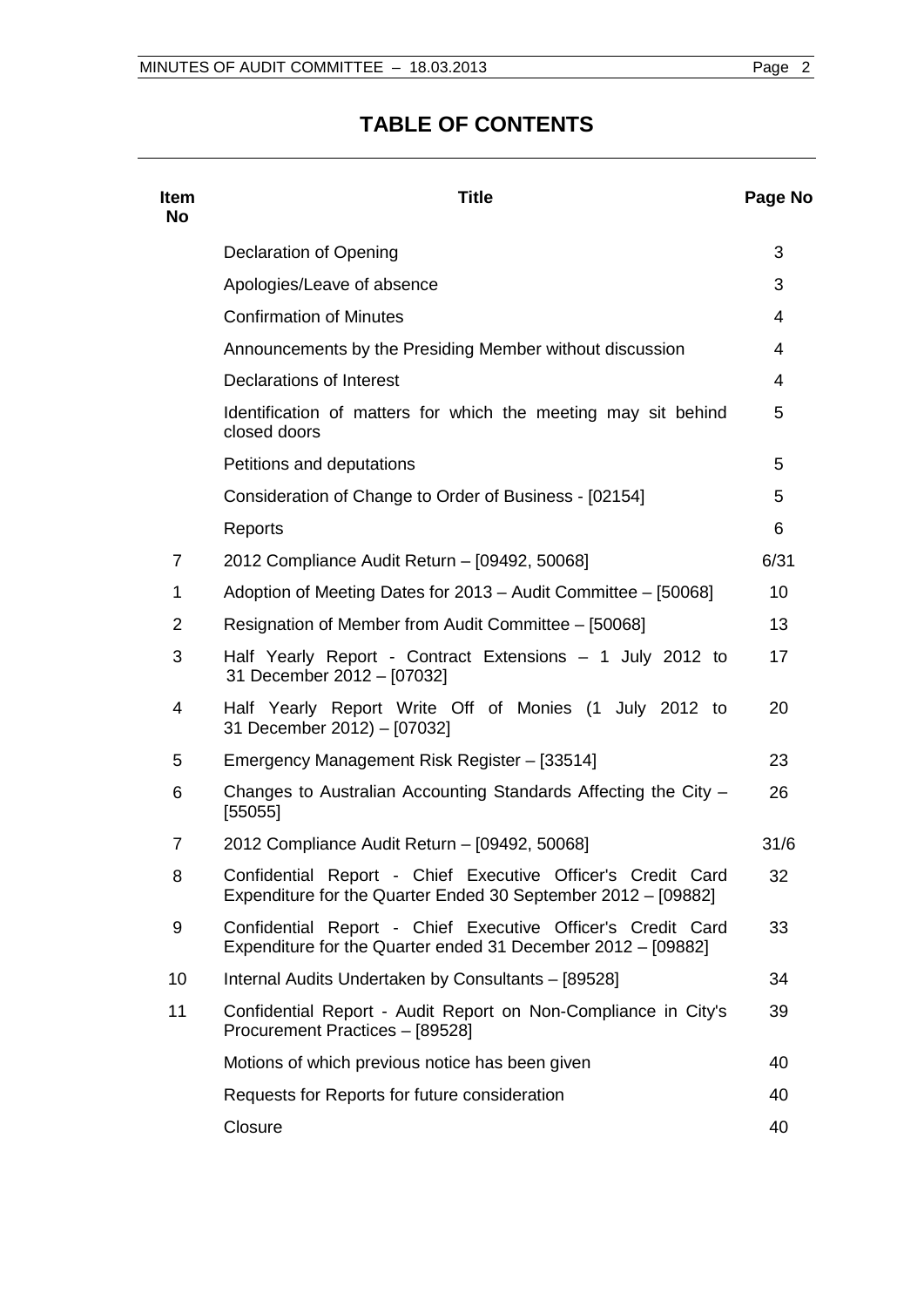# **CITY OF JOONDALUP**

# **MINUTES OF THE AUDIT COMMITTEE MEETING HELD IN CONFERENCE ROOM 2, JOONDALUP CIVIC CENTRE, BOAS AVENUE, JOONDALUP ON MONDAY, 18 MARCH 2013 COMMENCING AT 6.00PM.**

# **ATTENDANCE**

# **Committee Members:**

Cr Tom McLean, JP *Presiding Member* Mayor Troy Pickard<br>Cr Brian Corr Cr Christine Hamilton-Prime Cr Teresa Ritchie Cr Sam Thomas

**Deputy Presiding Member** 

# **Observers:**

Cr John Chester Cr Russ Fishwick, JP

# **Officers:**

| Mr Garry Hunt     | <b>Chief Executive Officer</b>     |
|-------------------|------------------------------------|
| Mr Mike Tidy      | <b>Director Corporate Services</b> |
| Mr Peter McGuckin | <b>Internal Auditor</b>            |
| Mr Brad Sillence  | <b>Manager Governance</b>          |
| Mrs Lesley Taylor | <b>Governance Officer</b>          |

# <span id="page-2-0"></span>**DECLARATION OF OPENING**

The Presiding Member declared the meeting open at 6.00pm.

# <span id="page-2-1"></span>**APOLOGIES/LEAVE OF ABSENCE**

# **Leave of Absence previously approved**

| Cr Geoff Amphlett, JP | 16 March to 24 March 2013 inclusive. |
|-----------------------|--------------------------------------|
| Cr Kerry Hollywood    | 1 May to 26 May 2013 inclusive.      |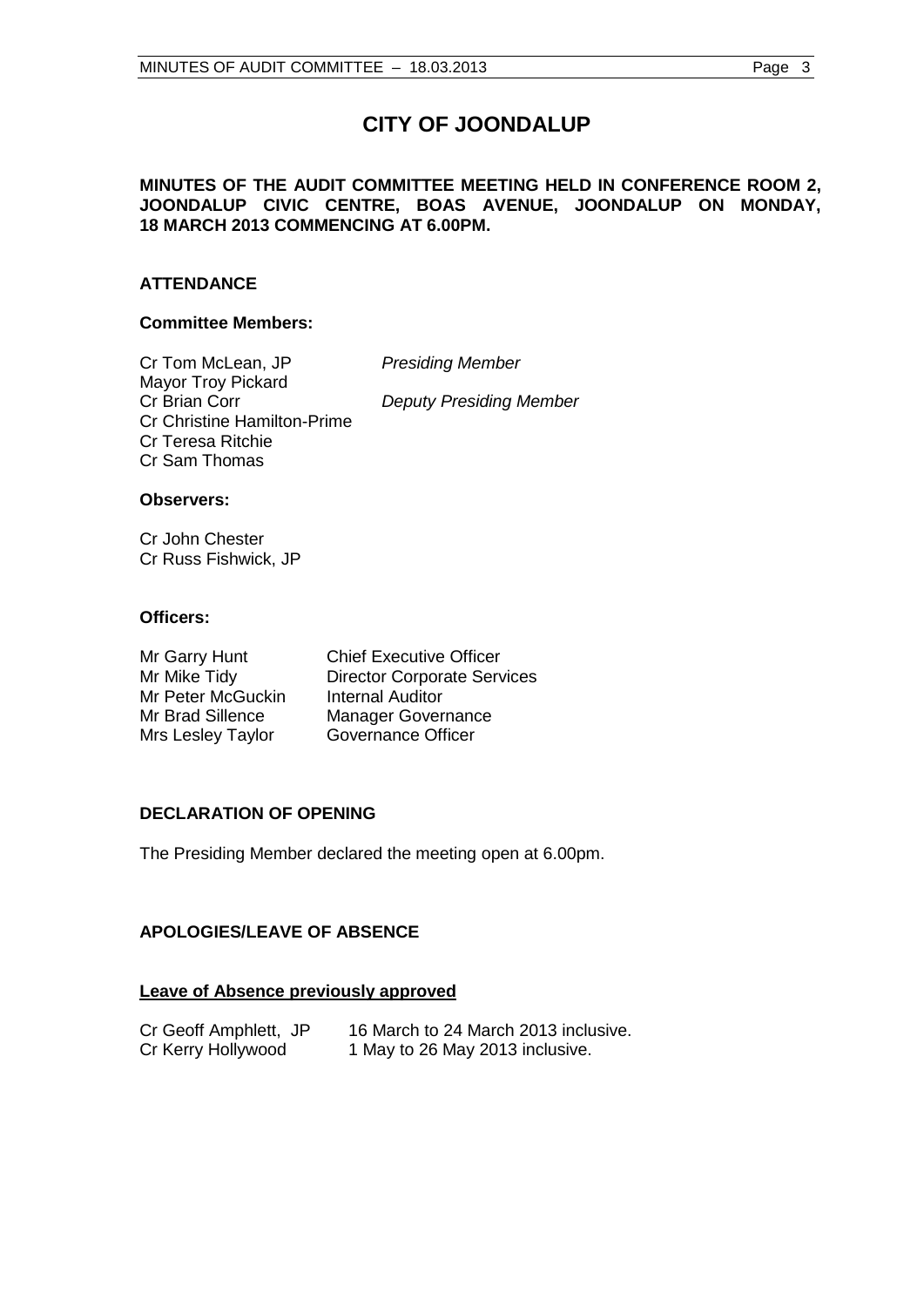# <span id="page-3-0"></span>**CONFIRMATION OF MINUTES**

#### MINUTES OF THE AUDIT COMMITTEE MEETING HELD ON 3 OCTOBER 2012

**MOVED Cr Hamilton-Prime, SECONDED Cr Thomas that the minutes of the meeting of the Audit Committee held on 3 October 2012 be confirmed as a true and correct record.**

#### **The Motion was Put and CARRIED (6/0) CARRIED (6/0)**

**In favour of the Motion:** Cr McLean, Mayor Pickard, Crs Corr, Hamilton-Prime, Ritchie and Thomas.

# <span id="page-3-1"></span>**ANNOUNCEMENTS BY THE PRESIDING MEMBER WITHOUT DISCUSSION**

Nil.

# <span id="page-3-2"></span>**DECLARATIONS OF INTEREST**

# **Disclosure of Financial Interest/Proximity Interest**

Nil.

#### **Disclosures of interest affecting impartiality**

Elected Members (in accordance with Regulation 11 of the *Local Government [Rules of Conduct] Regulations 2007)* and employees (in accordance with the Code of Conduct) are required to declare any interest that may affect their impartiality in considering a matter. This declaration does not restrict any right to participate in or be present during the decision-making process. The Elected Member/employee is also encouraged to disclose the nature of the interest.

| <b>Name/Position</b>                                                  | <b>Mayor Troy Pickard.</b>                                    |
|-----------------------------------------------------------------------|---------------------------------------------------------------|
| <b>Item No/Subject</b>                                                | Item 5 - Emergency Management Risk Register.                  |
| <b>Nature of interest</b>                                             | Interest that may affect impartiality.                        |
| <b>Extent of Interest</b>                                             | Mayor Pickard is the President of the Western Australian      |
|                                                                       | Local Government Association, who were engaged to             |
|                                                                       | prepare the Risk Register.                                    |
|                                                                       |                                                               |
| <b>Name/Position</b><br><b>Mr Garry Hunt, Chief Executive Officer</b> |                                                               |
| <b>Item No/Subject</b>                                                | Item 8 - Confidential - Chief Executive Officer's Credit Card |
|                                                                       | Expenditure for the quarter ended 30 September 2012.          |
| <b>Nature of interest</b>                                             | Interest that may affect impartiality.                        |
| <b>Extent of Interest</b>                                             | The Chief Executive Officer is the card holder.               |
|                                                                       |                                                               |
| <b>Name/Position</b>                                                  | <b>Mr Garry Hunt, Chief Executive Officer</b>                 |
| <b>Item No/Subject</b>                                                | Item 9 - Confidential - Chief Executive Officer's Credit Card |
|                                                                       | Expenditure for the quarter ended 31 December 2012.           |
| Noturo of interact                                                    | $Intract that may affect in nontriviality.$                   |

|                           | Experiment for the quarter ended 31 December 2012 |
|---------------------------|---------------------------------------------------|
| <b>Nature of interest</b> | Interest that may affect impartiality.            |
| <b>Extent of Interest</b> | The Chief Executive Officer is the card holder.   |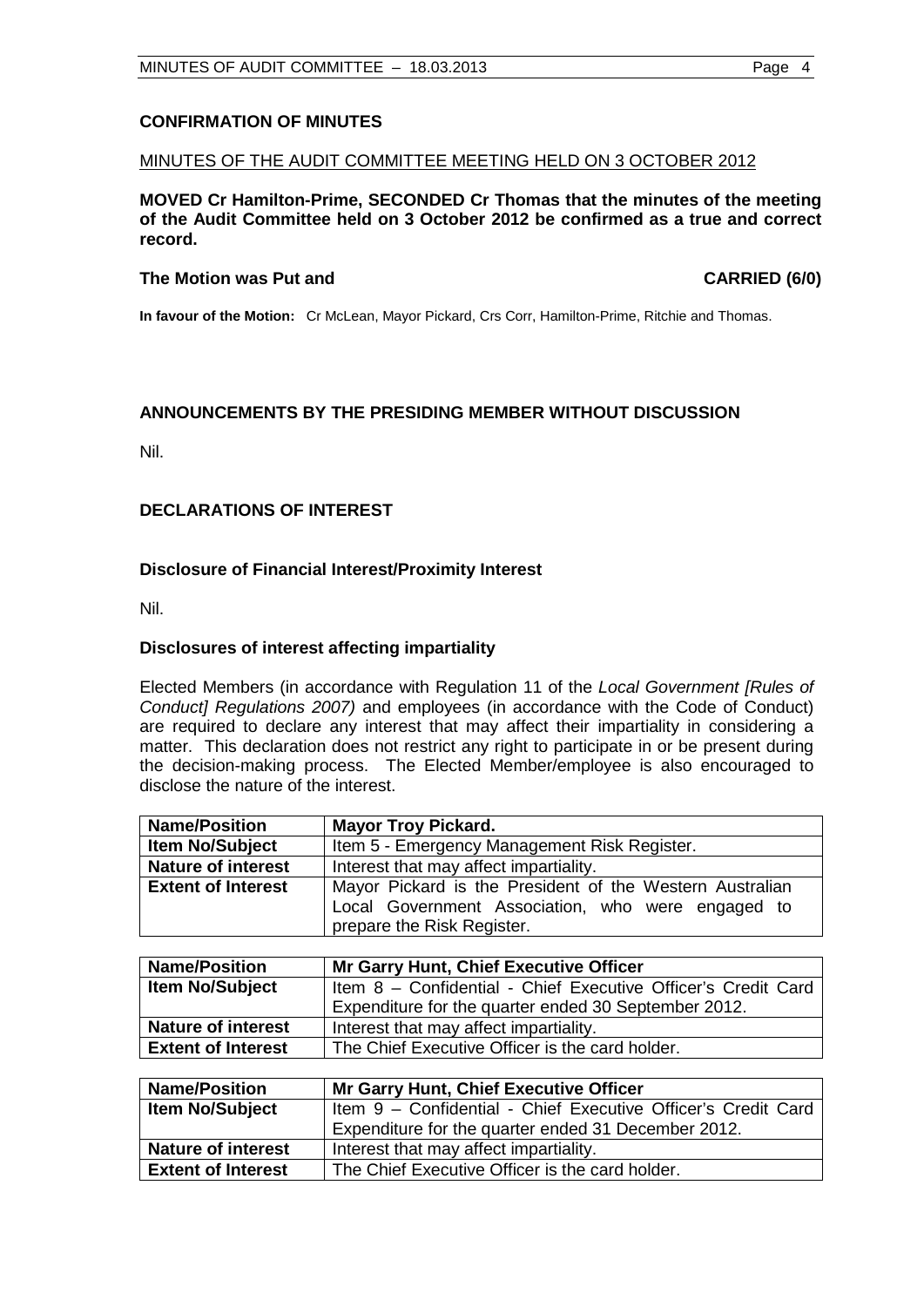# <span id="page-4-0"></span>**IDENTIFICATION OF MATTERS FOR WHICH THE MEETING MAY SIT BEHIND CLOSED DOORS**

In accordance with Clause 76 of the City's *Standing Orders Local Law 2005*, this meeting was not open to the public.

# <span id="page-4-1"></span>**PETITIONS AND DEPUTATIONS**

Nil.

# <span id="page-4-2"></span>CONSIDERATION OF CHANGE TO ORDER OF BUSINESS - [02154]

**MOVED Mayor Pickard, SECONDED Cr Hamilton-Prime that the Audit Committee SUSPENDS clause 14(4) of the City's** *Standing Orders Local Law 2005* **– Order of Business to allow Item 7 – 2012 Compliance Audit Return to be considered out of sequence as listed on the agenda prior to considering Item 1 – Adoption of Meeting Dates for 2013 – Audit Committee.**

#### **The Motion was Put and CARRIED (6/0)**

**In favour of the Motion:** Cr McLean, Mayor Pickard, Crs Corr, Hamilton-Prime, Ritchie and Thomas.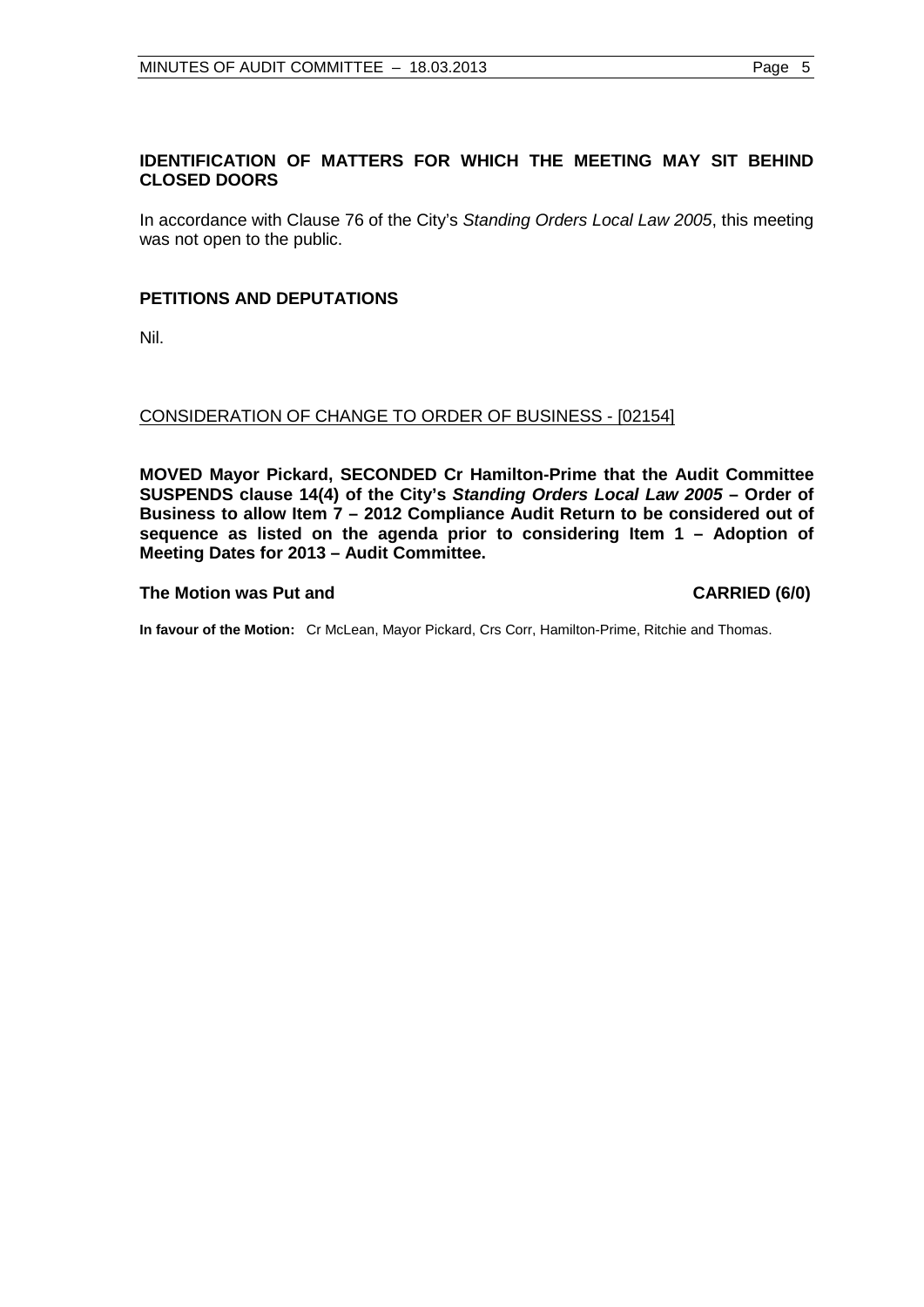### <span id="page-5-1"></span><span id="page-5-0"></span>**REPORTS**

# **ITEM 7 2012 COMPLIANCE AUDIT RETURN**

| <b>WARD</b>                           | All                                                                                                                                                                                              |
|---------------------------------------|--------------------------------------------------------------------------------------------------------------------------------------------------------------------------------------------------|
| <b>RESPONSIBLE</b><br><b>DIRECTOR</b> | Mr Garry Hunt<br><b>Chief Executive Officer</b>                                                                                                                                                  |
| <b>FILE NUMBER</b>                    | 09492, 50068, 101515                                                                                                                                                                             |
| <b>ATTACHMENT</b>                     | Attachment 1 2012 Compliance Audit Return                                                                                                                                                        |
| <b>AUTHORITY / DISCRETION</b>         | Executive - The substantial direction setting and<br>oversight role of Council, such as adopting plans and<br>reports, accepting tenders, directing operations, setting<br>and amending budgets. |

#### **PURPOSE**

For Council to approve the 2012 Compliance Audit Return (CAR) for its submission to the Department of Local Government.

### **EXECUTIVE SUMMARY**

The Department of Local Government ("the Department") CAR for the period 1 January 2012 to 31 December 2012 has been completed by the City and is required to be reviewed by the Audit Committee and Council before being submitted to the Department by 31 March 2013.

*It is therefore recommended that Council adopts the 2012 Compliance Audit Return and submits it to the Department of Local Government prior to 31 March 2013.*

#### **BACKGROUND**

The 2012 CAR was made available to local governments by the Department on its website 19 December 2012 for online completion.

The structure of the CAR is similar to previous years and as with the CAR for 2011 has been restricted to areas of compliance considered high risk. This incorporates all the statutory requirements prescribed in Regulation 13 of the *Local Government (Audit) Regulations 1996.*

Regulations 14 and 15 of the *Local Government (Audit) Regulations 1996* prescribe the requirements for local governments when carrying out the compliance audit, reporting to the Audit Committee and Council, and, certification and submission of the CAR to the Department.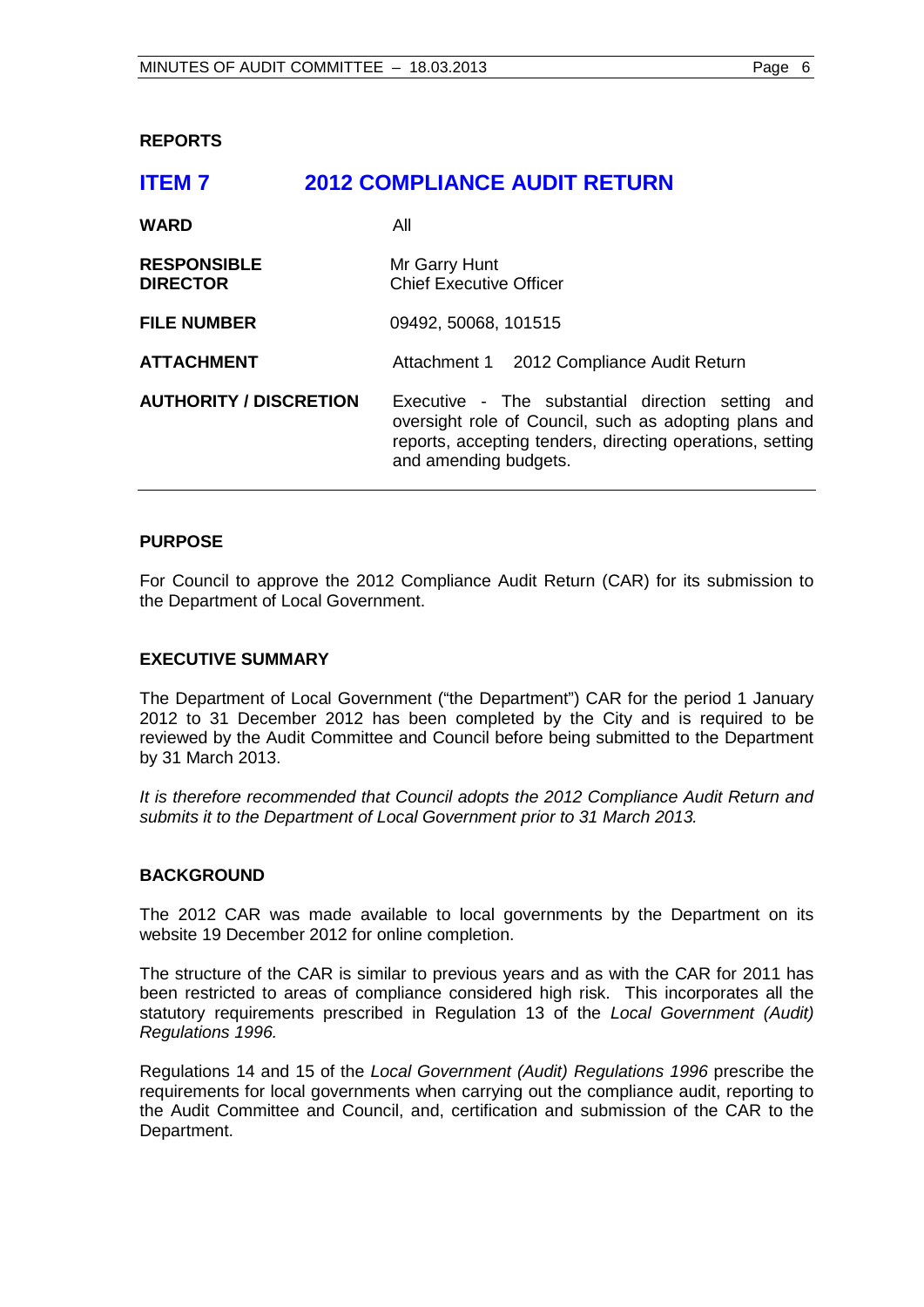# **DETAILS**

The 2012 Compliance Audit Return contains the compliance categories of:

- Commercial Enterprises by Local Governments
- Delegation of Power / Duty
- Disclosure of Interest
- Disposal of Property
- Elections
- Finance
- Local Government Employees
- Official Conduct
- Tenders for Providing Goods and Services.

The 2012 CAR incorporates all the statutory requirements listed in Regulation 13 of the *Local Government (Audit) Regulations 1996.* 

Regulation 14 of the *Local Government (Audit) Regulations 1996* prescribes the requirements for undertaking the compliance audit including review by the Audit Committee and presenting to Council for adoption. Regulation 15 prescribes the requirements for the certification and submission of the CAR to the Department.

# **Issues and options considered**

Not applicable.

# **Legislation / Strategic Community Plan / policy implications**

**Legislation** Regulations 14 and 15 of the *Local Government (Audit) Regulations 1996* state as follows:

#### **14 Compliance audits by local governments**

- (1) A local government is to carry out a compliance audit for the period 1 January to 31 December in each year.
- (2) After carrying out a compliance audit the local government is to prepare a compliance audit return in a form approved by the Minister.
- (3A) The local government's audit committee is to review the compliance audit return and is to report to the council the results of that review.
- (3) After the audit committee has reported to the council under subregulation (3A), the compliance audit return is to be:
	- (a) presented to the council at a meeting of the council; and
	- (b) adopted by the council; and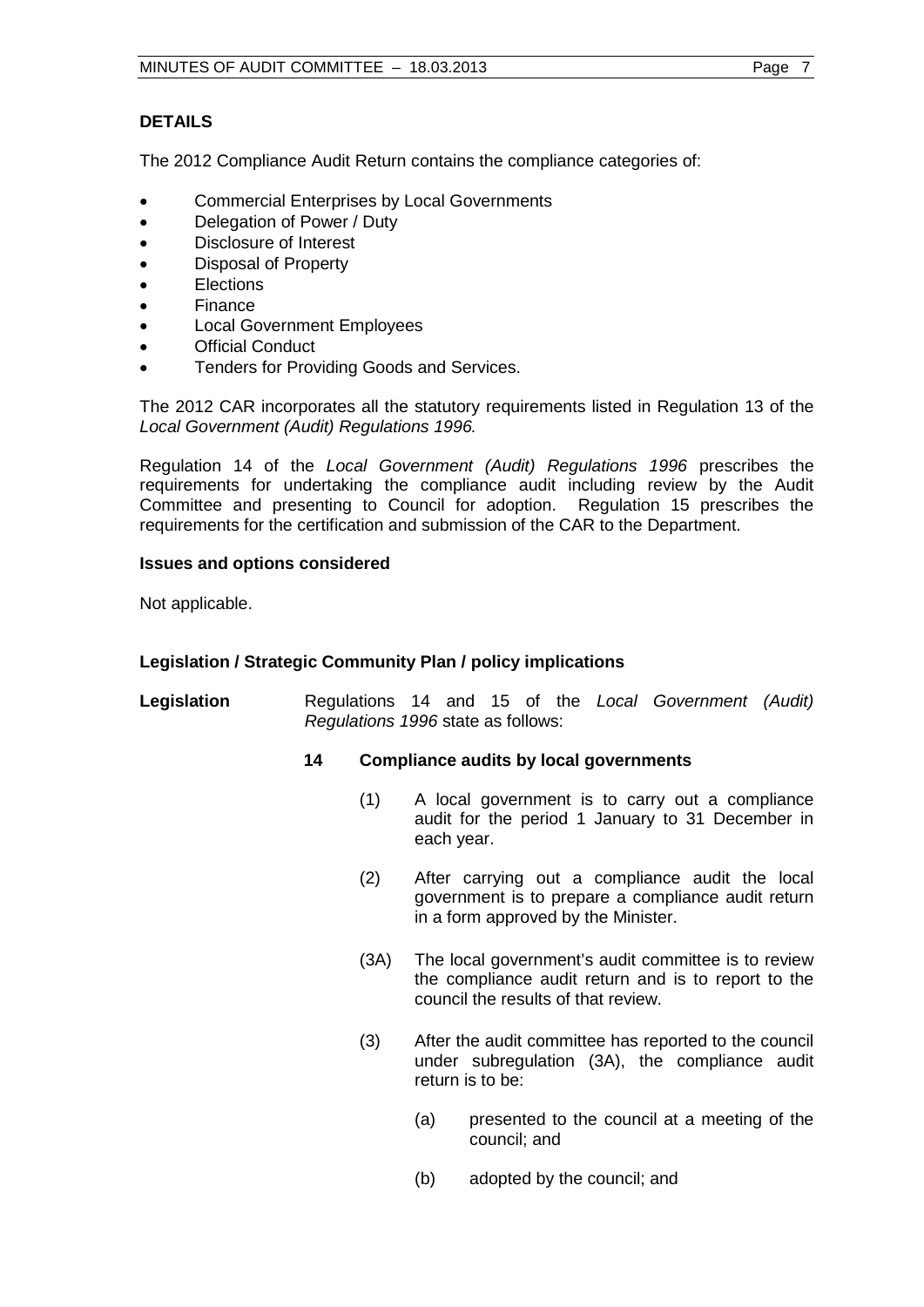# **15 Compliance audit return, certified copy of etc. to be given to Executive Director**

- (1) After the compliance audit return has been presented to the council in accordance with regulation 14(3) a certified copy of the return together with:
	- (a) a copy of the relevant section of the minutes referred to in regulation 14(3)(c); and
	- (b) any additional information explaining or qualifying the compliance audit,

is to be submitted to the Executive Director by 31 March next following the period to which the return relates.

(2) In this regulation:

*certified* in relation to a compliance audit return means signed by -

- (a) The mayor or president; and
- (b) The CEO.

# **Strategic Community Plan**

- **Key theme** Governance and Leadership.
- **Objective** Corporate capacity.

**Strategic initiative Demonstrate accountability through robust reporting** that is relevant and easily accessible by the community.

**Policy** Not applicable.

# **Risk management considerations**

The risk associated with the Council failing to adopt the CAR would result in noncompliance with the legislative requirements of the *Local Government (Audit) Regulations 1996*.

# **Financial/budget implications**

Not applicable.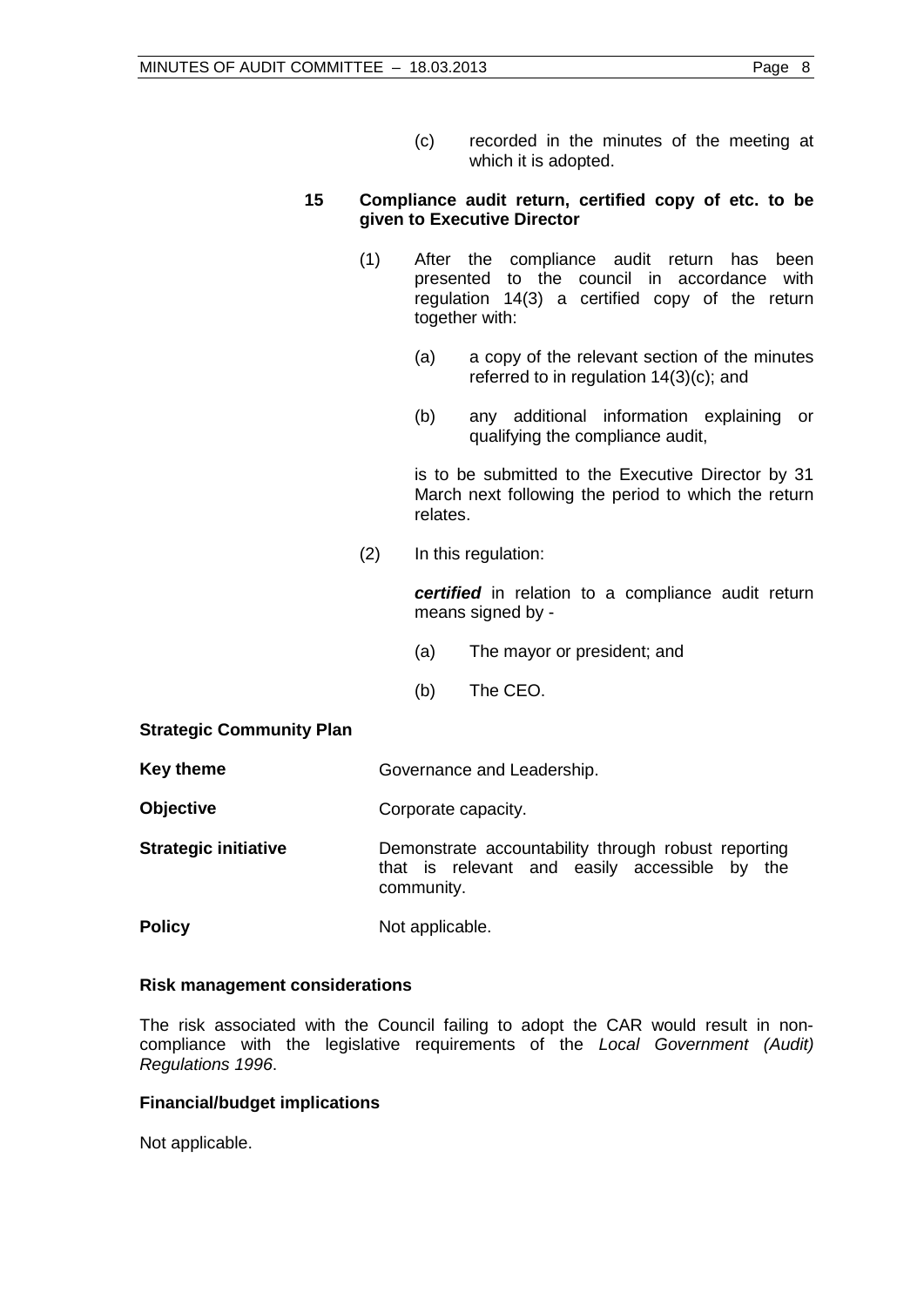# **Regional significance**

Not applicable.

### **Sustainability implications**

Not applicable.

### **Consultation**

Not applicable.

# **COMMENT**

The responses to the questions in the CAR were provided by the relevant Managers to their Director for their review and approval before being forwarded to the Internal Auditor for further review and entry on the Department's website.

The 2012 CAR reveals a high level of compliance with legislation by the City. However there was one instance of non-compliance in the Disclosure of Interest category when a newly designated employee was issued with a Primary Return but lodged it thirteen days after the deadline. Processes have been enhanced to assist all designated employees to lodge their returns in a timely manner.

To ensure that the CAR is submitted to the Department of Local Government before 31 March 2013, this report has been listed on the agenda of Council for its meeting on 19 March 2013 and will be subject to the decision of the Audit Committee.

# **VOTING REQUIREMENTS**

Simple Majority.

# **MOVED Cr Thomas, SECONDED Cr Hamilton-Prime that Council:**

- **1 ADOPTS the Local Government Compliance Audit Return for the period 1 January 2012 to 31 December 2012 forming Attachment 1 to this Report;**
- **2 in accordance with Regulation 15 of the** *Local Government (Audit) Regulations 1996***, SUBMITS the completed Compliance Audit Return to the Department of Local Government.**

#### **The Motion was Put and CARRIED (6/0)**

**In favour of the Motion:** Cr McLean, Mayor Pickard, Crs Corr, Hamilton-Prime, Ritchie and Thomas.

#### *Appendix 4 refers*

*To access this attachment on electronic document, click h[ere: Attach4AUDIT180313.pdf](http://www.joondalup.wa.gov.au/files/committees/AUDT/2013/Attach4AUDIT180313.pdf)*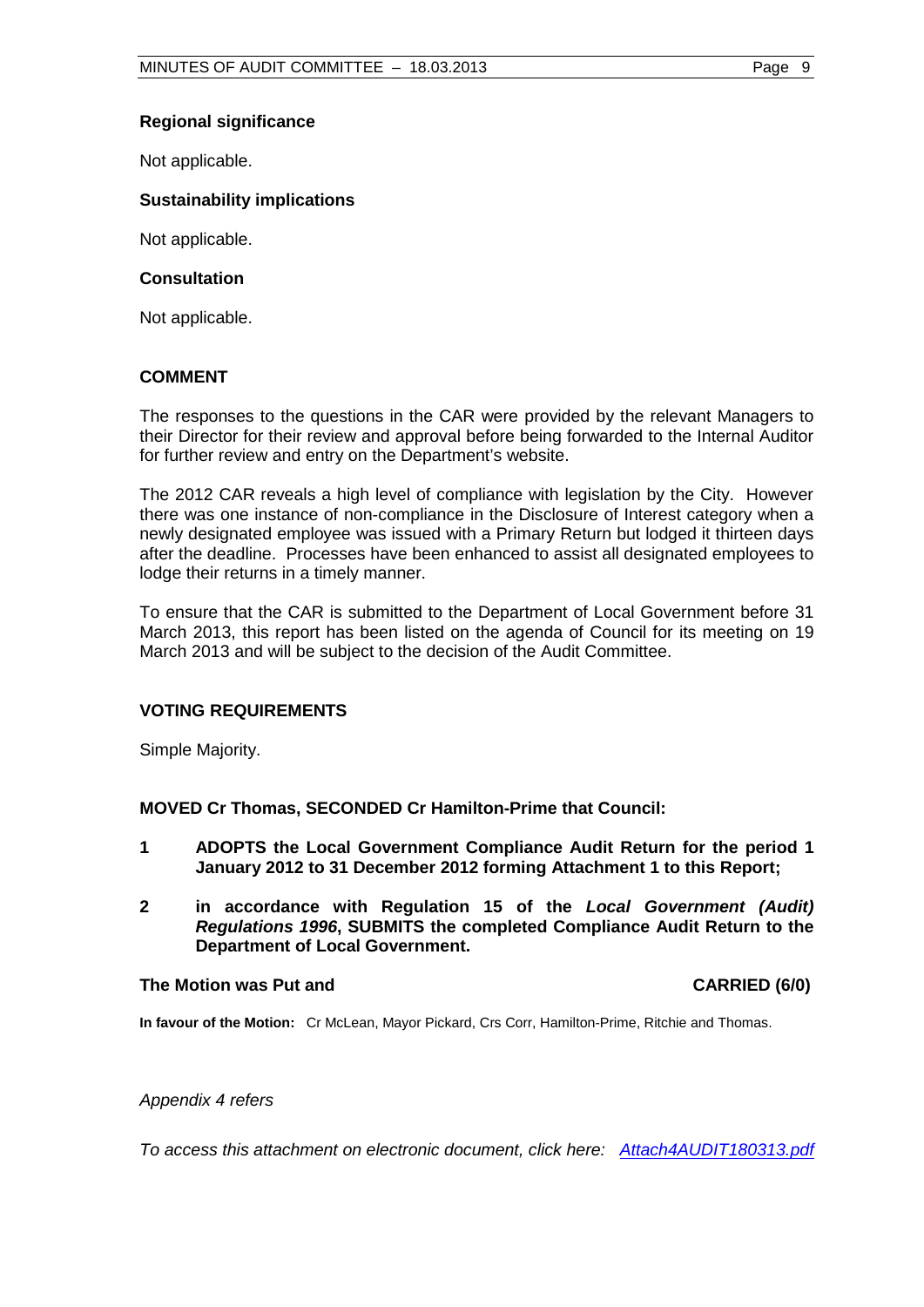# <span id="page-9-0"></span>**ITEM 1 ADOPTION OF MEETING DATES FOR 2013 – AUDIT COMMITTEE**

| <b>WARD</b>                           | All                                                                                                                                                                                              |
|---------------------------------------|--------------------------------------------------------------------------------------------------------------------------------------------------------------------------------------------------|
| <b>RESPONSIBLE</b><br><b>DIRECTOR</b> | Mr Jamie Parry<br>Governance and Strategy                                                                                                                                                        |
| <b>FILE NUMBER</b>                    | 50068, 101515                                                                                                                                                                                    |
| <b>ATTACHMENT</b>                     | Nil.                                                                                                                                                                                             |
| <b>AUTHORITY / DISCRETION</b>         | Executive - The substantial direction setting and<br>oversight role of Council, such as adopting plans and<br>reports, accepting tenders, directing operations, setting<br>and amending budgets. |

# **PURPOSE**

For the Audit Committee to consider the proposed schedule of Committee meeting dates for 2013, up until the Local Government Elections.

# **EXECUTIVE SUMMARY**

In order to assist with forward planning for all Elected Members, management and staff, a schedule of meeting dates has been prepared for the Audit Committee, ensuring synergy between meeting dates and the flow of information and decision-making.

*It is recommended that the Audit Committee adopts the meeting dates and times for the Audit Committee of the City of Joondalup to be held at the Joondalup Civic Centre, Boas Avenue, Joondalup.*

# **BACKGROUND**

The Audit Committee was established at the Ordinary Council Meeting held on 14 March 2000 (CJ042-03/00 refers). The purpose of the committee is to oversee the internal and external audit; risk management; and compliance functions of the City.

At its meeting held on 20 November 2012 (CJ228-11/12 refers) Council adopted the meeting dates for the Strategy and Briefing sessions, and Ordinary Council meetings.

The schedule of Council meeting dates was based on the format used for the last five years; a monthly meeting format with Strategy Sessions held on the first Tuesday of each month; Briefing Sessions held on the second Tuesday and Council meetings on the third Tuesday.

This enables committee meetings to be scheduled on the Monday, Tuesday or Wednesday of weeks one, two and three so as to minimise potential conflicts with other Council activities and provide a 'meeting-free' week in the fourth week of each month.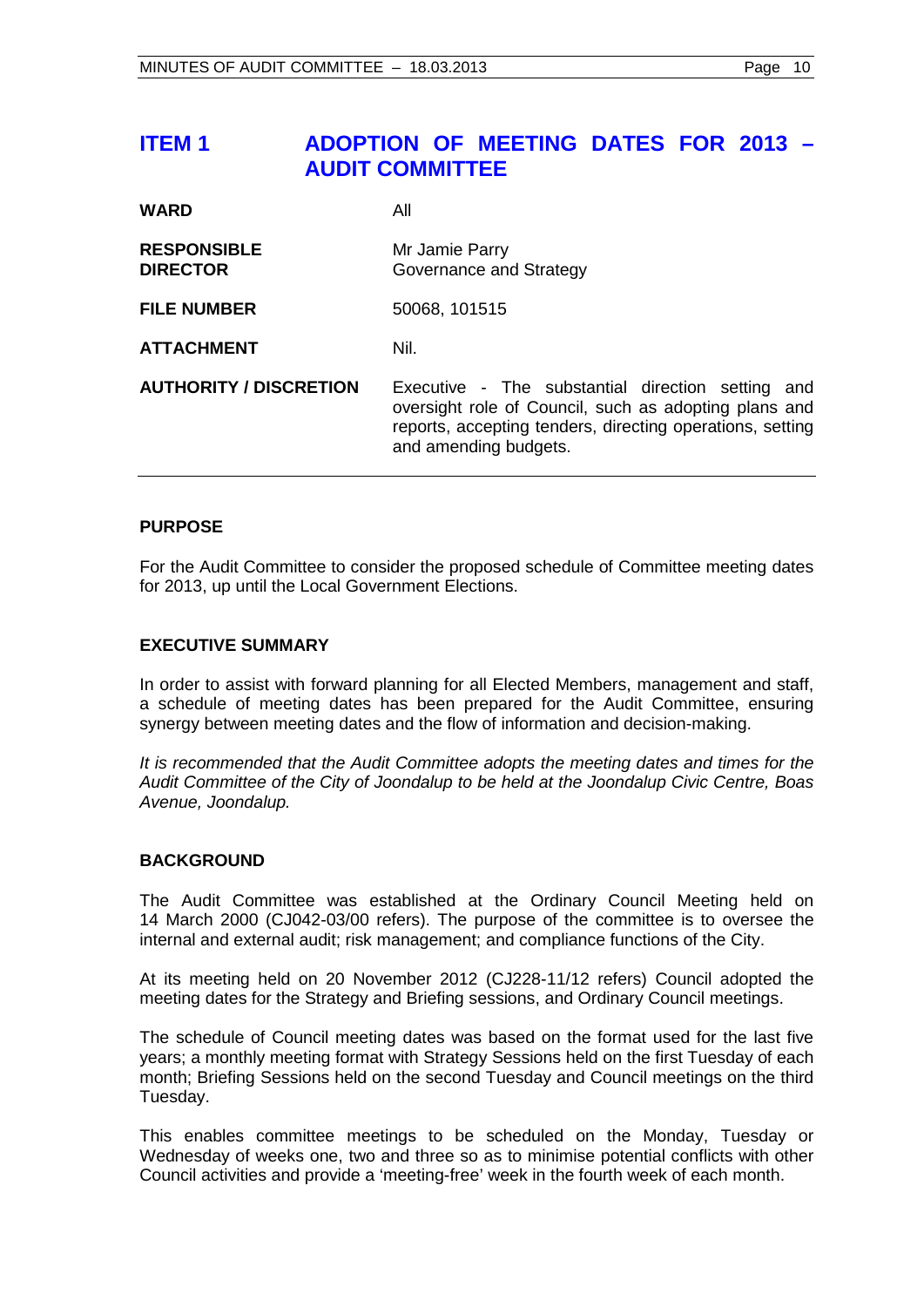# **DETAILS**

In 2012, the Audit Committee met quarterly with the start time being 6.00pm. It is proposed that this meeting time and scheduling be retained for 2013.

Due to the local government elections in October there are no meetings scheduled after September 2013. A report will be submitted to the Audit Committee to propose the meeting dates for the remainder of the year after new members are appointed to the committee by Council following the Local Government Elections.

# **Issues and options considered**

The Audit Committee can either:

- adopt the meeting dates as proposed in this report or
- amend the meeting dates.

# **Legislation / Strategic Community Plan / policy implications**

| Legislation | <b>Local Government Act 1995</b>                   |
|-------------|----------------------------------------------------|
|             | Local Government (Administration) Regulations 1996 |
|             | Standing Orders Local Law 2005                     |

# **Strategic Community Plan**

| <b>Key theme</b>            | Governance and Leadership. |
|-----------------------------|----------------------------|
| <b>Objective</b>            | Corporate capacity.        |
| <b>Strategic initiative</b> | Not applicable.            |
| <b>Policy</b>               | Not applicable.            |

#### **Risk management considerations**

Should forward planning of committee meetings not be identified, then there is a risk for meetings to be held on an ad-hoc basis; lacking coordination with other key meetings and corporate planning processes.

### **Financial/budget implications**

Not applicable.

#### **Regional significance**

Not applicable.

#### **Sustainability implications**

Not applicable.

#### **Consultation**

Not applicable.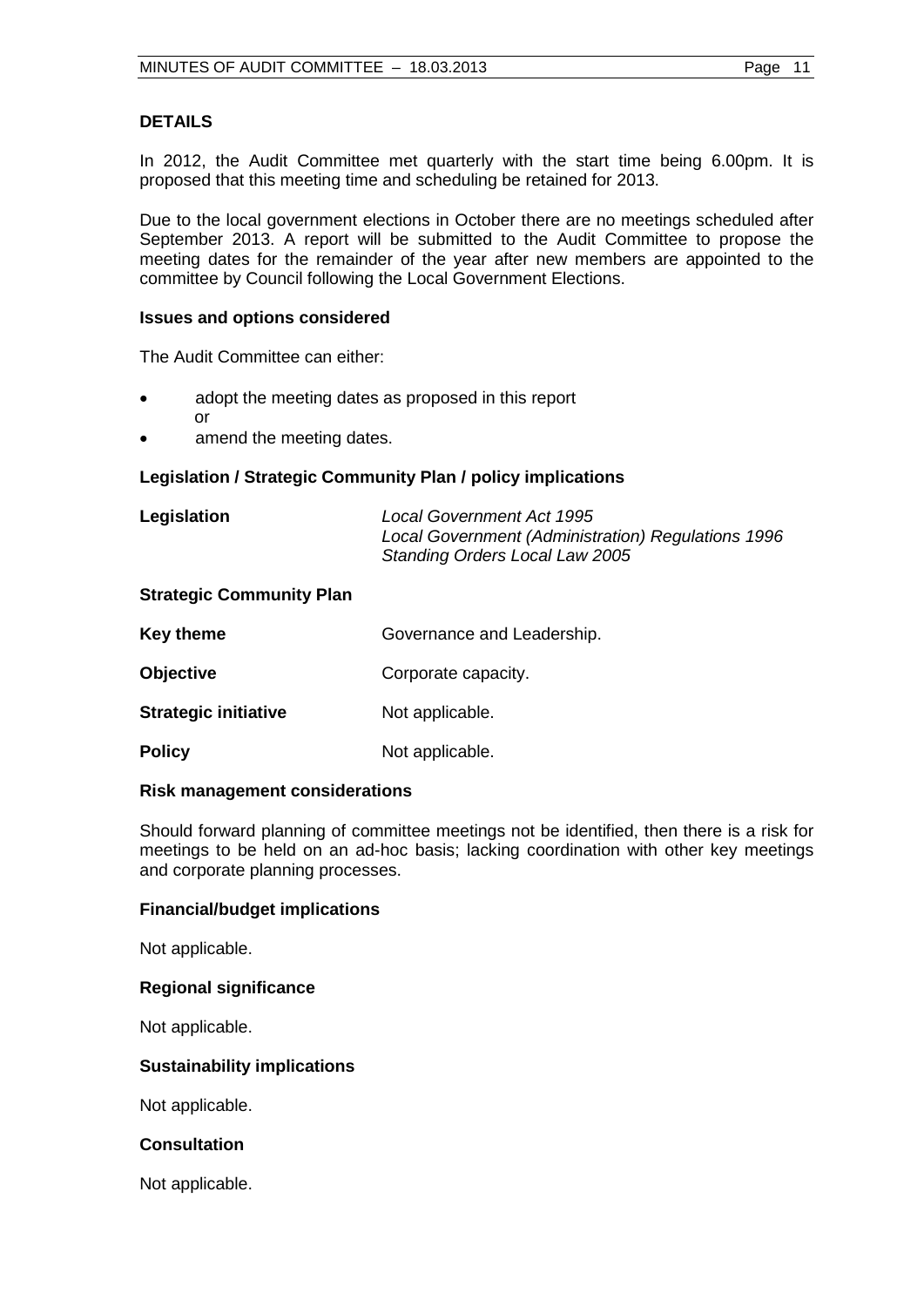# **COMMENT**

The dates proposed have been designed on the basis of the 2012 meeting cycle and are intended to provide Council, Committee members and staff with an indicative meeting timeline for the Audit Committee.

It should be noted that no meeting dates have been set after October 2013 due to the impact of the local government elections. A further report will be submitted to the Audit Committee to propose the meeting dates for the remainder of the year, following the elections.

# **VOTING REQUIREMENTS**

Simple Majority.

**MOVED Mayor Pickard, SECONDED Cr Hamilton-Prime that the Audit Committee ADOPTS the following meeting dates and times for the Audit Committee of the City of Joondalup to be held at the Joondalup Civic Centre, Boas Avenue, Joondalup:**

| <b>Audit Committee</b>            |  |
|-----------------------------------|--|
| To be held in Conference Room 2   |  |
| 6.00pm on Monday, 10 June 2013    |  |
| 6.00pm on Monday, 12 August 2013  |  |
| 5.30pm on Tuesday, 1 October 2013 |  |

#### The Motion was Put and **CARRIED** (6/0)

**In favour of the Motion:** Cr McLean, Mayor Pickard, Crs Corr, Hamilton-Prime, Ritchie and Thomas.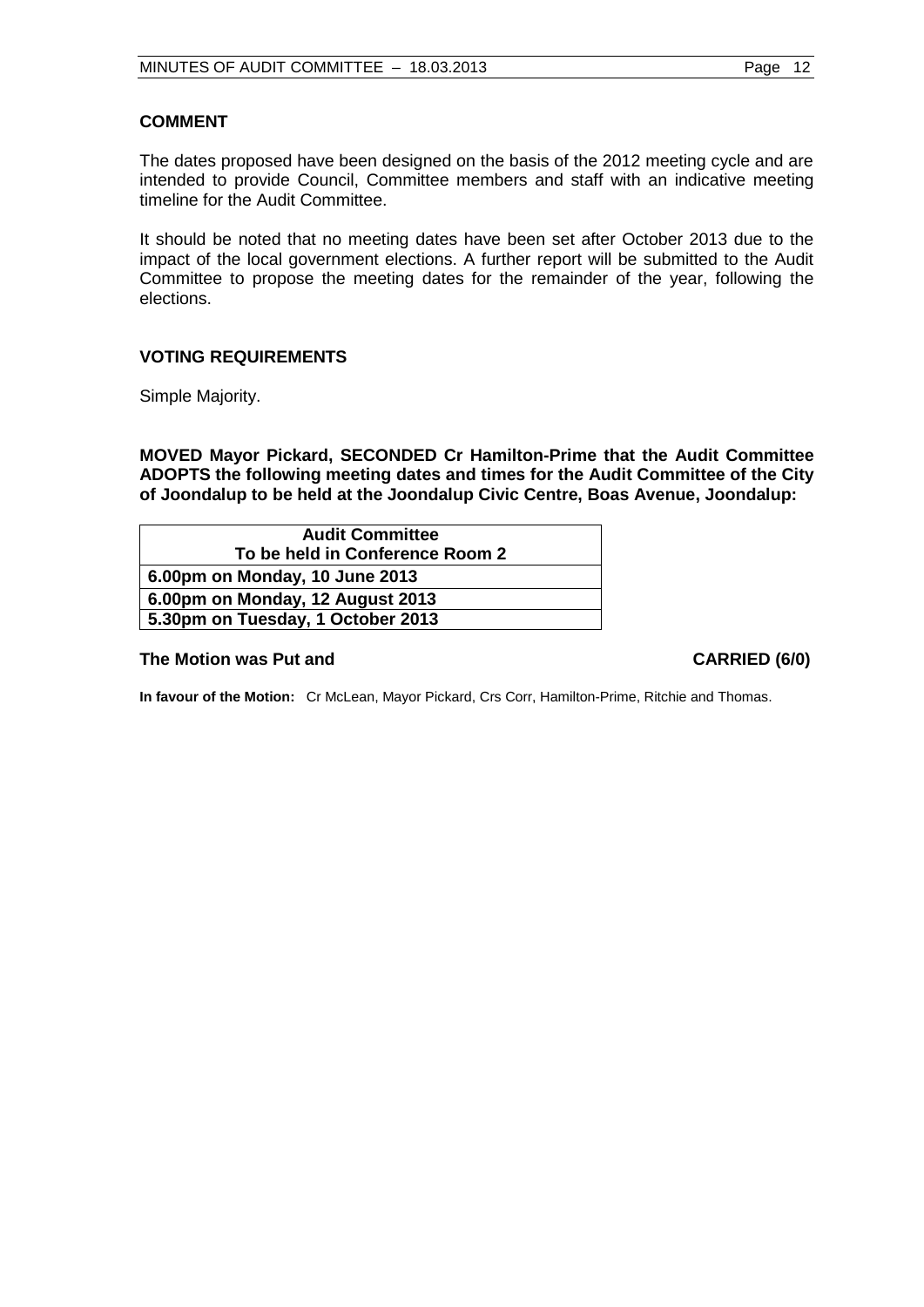# <span id="page-12-0"></span>**ITEM 2 RESIGNATION OF MEMBER FROM AUDIT COMMITTEE**

| <b>WARD</b> | All |
|-------------|-----|
|             |     |

| <b>RESPONSIBLE</b><br><b>DIRECTOR</b> | Mr Jamie Parry<br>Governance and Strategy                                                                                                                                                        |
|---------------------------------------|--------------------------------------------------------------------------------------------------------------------------------------------------------------------------------------------------|
| <b>FILE NUMBER</b>                    | 50068, 101515                                                                                                                                                                                    |
| <b>ATTACHMENT</b>                     | Nil.                                                                                                                                                                                             |
| <b>AUTHORITY / DISCRETION</b>         | Executive - The substantial direction setting and<br>oversight role of Council, such as adopting plans and<br>reports, accepting tenders, directing operations, setting<br>and amending budgets. |

#### **PURPOSE**

For Council to note the resignation of Mr Robert (Andy) Cowin from the Audit Committee and consider appointing a replacement member.

#### **EXECUTIVE SUMMARY**

Mr Cowin submitted notice of his resignation from the Audit Committee in a letter dated 10 January 2013, as he is relocating interstate.

Consideration needs to be given as to whether the external member position is replaced, noting any appointment will be limited to October 2013 as a result of the Local Government Elections.

# **BACKGROUND**

The Audit Committee was established at the Ordinary Council Meeting held on 14 March 2000 (CJ042-03/00 refers). The purpose of the committee is to oversee the internal and external audit, risk management and compliance functions of the City.

Membership of the Audit Committee consists of Mayor Pickard; one Councillor from each Ward; and an external member. Mr Cowin was most recently appointed as the external member by Council at its meeting held on 3 November 2011 (JSC2-11/11 refers). Mr Cowin held the position prior to the 2011 local government elections, having first been appointed by Council at its meeting held on 17 February 2009 (C06-02/09 refers).

Mr Cowin submitted notice of his resignation from the Audit Committee in a letter dated 10 January 2013, as he is relocating interstate.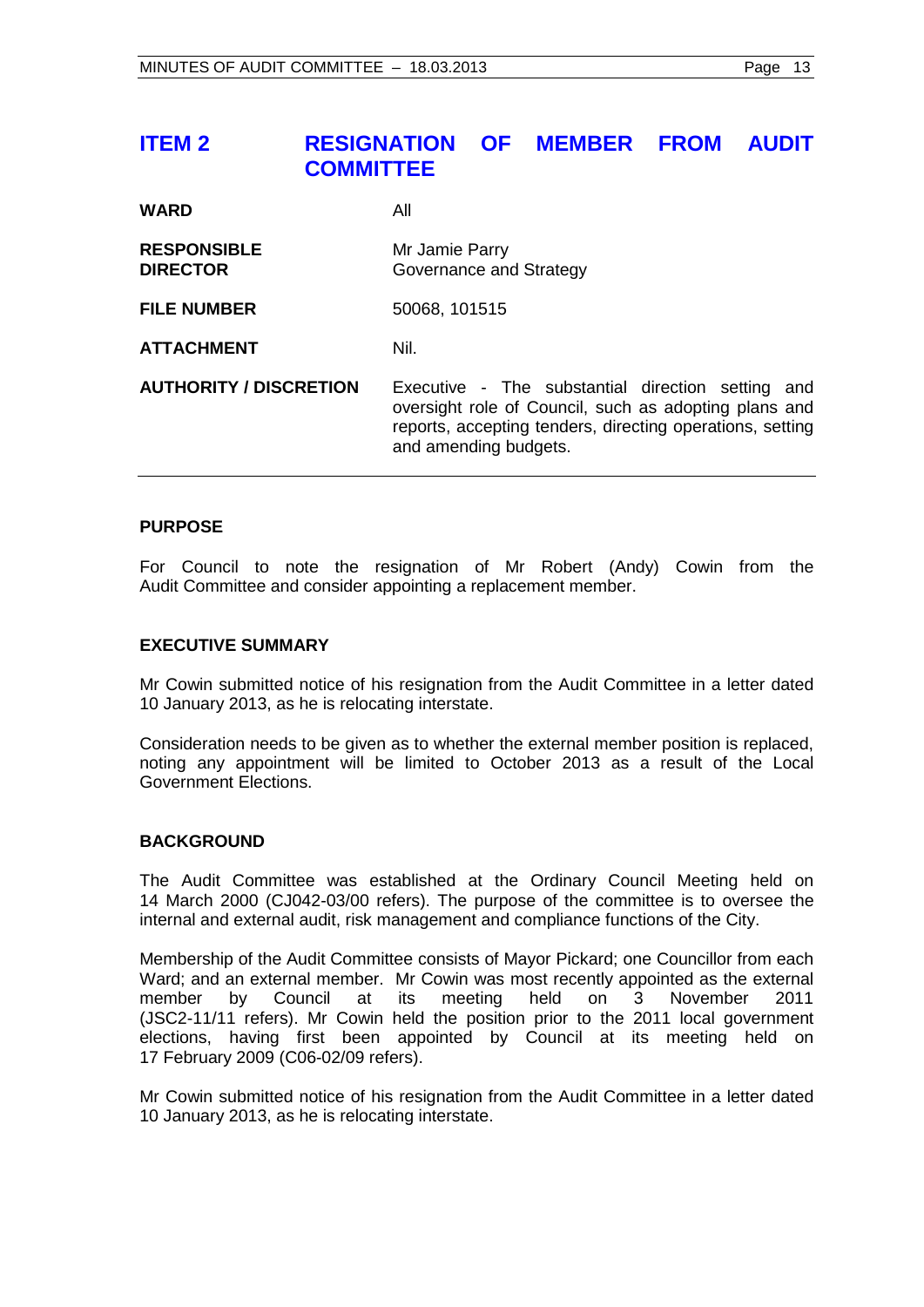# **DETAILS**

Subsequent to the resignation of Mr Cowin, Council needs to consider whether or not to replace the external member position on the committee; leave the committee position vacant until after the 2013 Local Government Elections; or amend the composition of the Audit Committee by removing the position of external member.

It is possible to commence an expression of interest process immediately, seeking interested applicants for the position for consideration by Council. The term of office would expire in October 2013, with the option open to Council at that time to re-appoint the same person or alternatively re-commence the appointment process.

It is anticipated that three scheduled meetings of the Audit Committee will be held prior to the October Local Government Elections.

#### **Issues and options considered**

Council can either:

- advertise expressions of interest for the position of external member of the Audit Committee for a term to expire in October 2013
- leave the position of external member of the Audit Committee vacant and reconsider an appointment after the October 2013 local government elections or
- amend the composition of the Audit Committee and remove the position of external member.

Should Council opt to remove the external member position from the committee, it would need to amend the Audit Committee Charter.

# **Legislation / Strategic Community Plan / policy implications**

| Legislation                     | Local Government Act 1995.<br>Local Government (Audit) Regulations 1996.                                                                                                                                                                                                                                                                     |
|---------------------------------|----------------------------------------------------------------------------------------------------------------------------------------------------------------------------------------------------------------------------------------------------------------------------------------------------------------------------------------------|
| <b>Strategic Community Plan</b> |                                                                                                                                                                                                                                                                                                                                              |
| <b>Key theme</b>                | Governance and Leadership.                                                                                                                                                                                                                                                                                                                   |
| <b>Objective</b>                | Active democracy.                                                                                                                                                                                                                                                                                                                            |
| <b>Strategic initiative</b>     | Optimise opportunities for the community to access<br>and participate in decision-making processes.                                                                                                                                                                                                                                          |
| Policy                          | Although not a policy, the Audit Committee Charter<br>makes provision for the objectives, functions and<br>operation of the Audit Committee. Section 4 of the<br>charter sets out provisions in relation to membership<br>and that includes clauses making provision for the<br>appointment of an external member to the Audit<br>Committee. |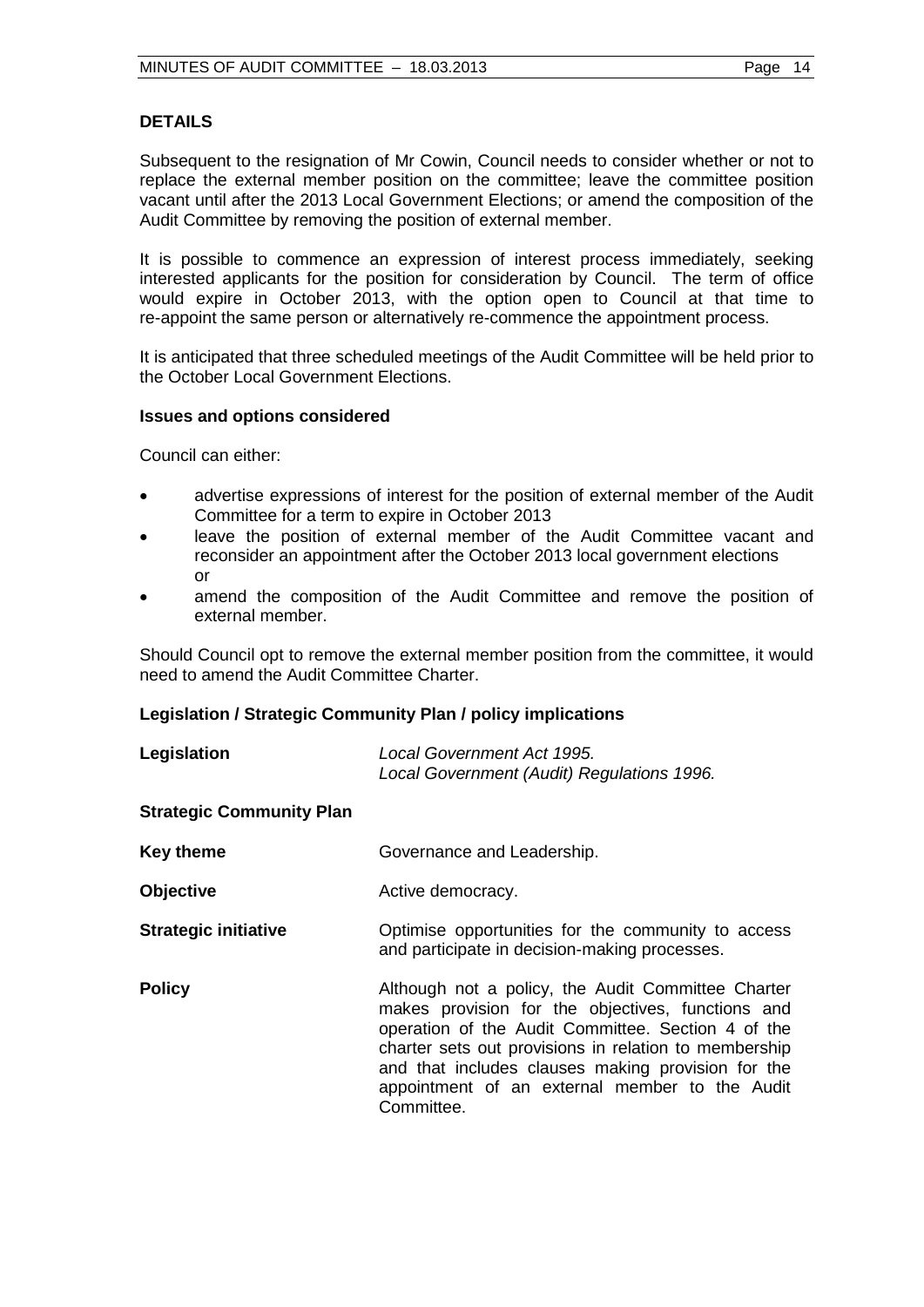### **Risk management considerations**

The Audit Committee is an important element of risk management and a contributor to the mitigation of risk. It plays a significant oversight role. Having an external member on that committee adds an additional element to that oversight role by bringing a focus that is not influenced by other issues before Council. It offers the opportunity for input from a fresh perspective.

# **Financial/budget implications**

Advertising costs seeking an expression of interest to fill the position of external member can be accommodated in operational budgets.

# **Regional significance**

Not applicable.

# **Sustainability implications**

The Audit Committee plays a role in providing financial oversight of the City's activities and thereby helps in securing the long-term sustainability of the City.

#### **Consultation**

Should Council determine to commence the process to recruit a replacement external member to the Audit Committee, the position will be advertised in the local paper. There is also the opportunity to contact CPA Australia and the Institute of Chartered Accountants, requesting they circulate the vacancy to their members.

# **COMMENT**

Council would need to consider any expressions of interest received in appointing an external member to the committee.

# **VOTING REQUIREMENTS**

Simple Majority.

# **OFFICER'S RECOMMENDATION:**

That Council:

- 1 NOTES the resignation of Mr Robert (Andy) Cowin from the Audit Committee;
- 2 THANKS Mr Cowin for his contribution to the City of Joondalup in his position of external member of the Audit Committee;
- 3 DETERMINES whether to commence the expression of interest process to fill the position of external member to the Audit Committee now, or following the Local Government Elections in October 2013.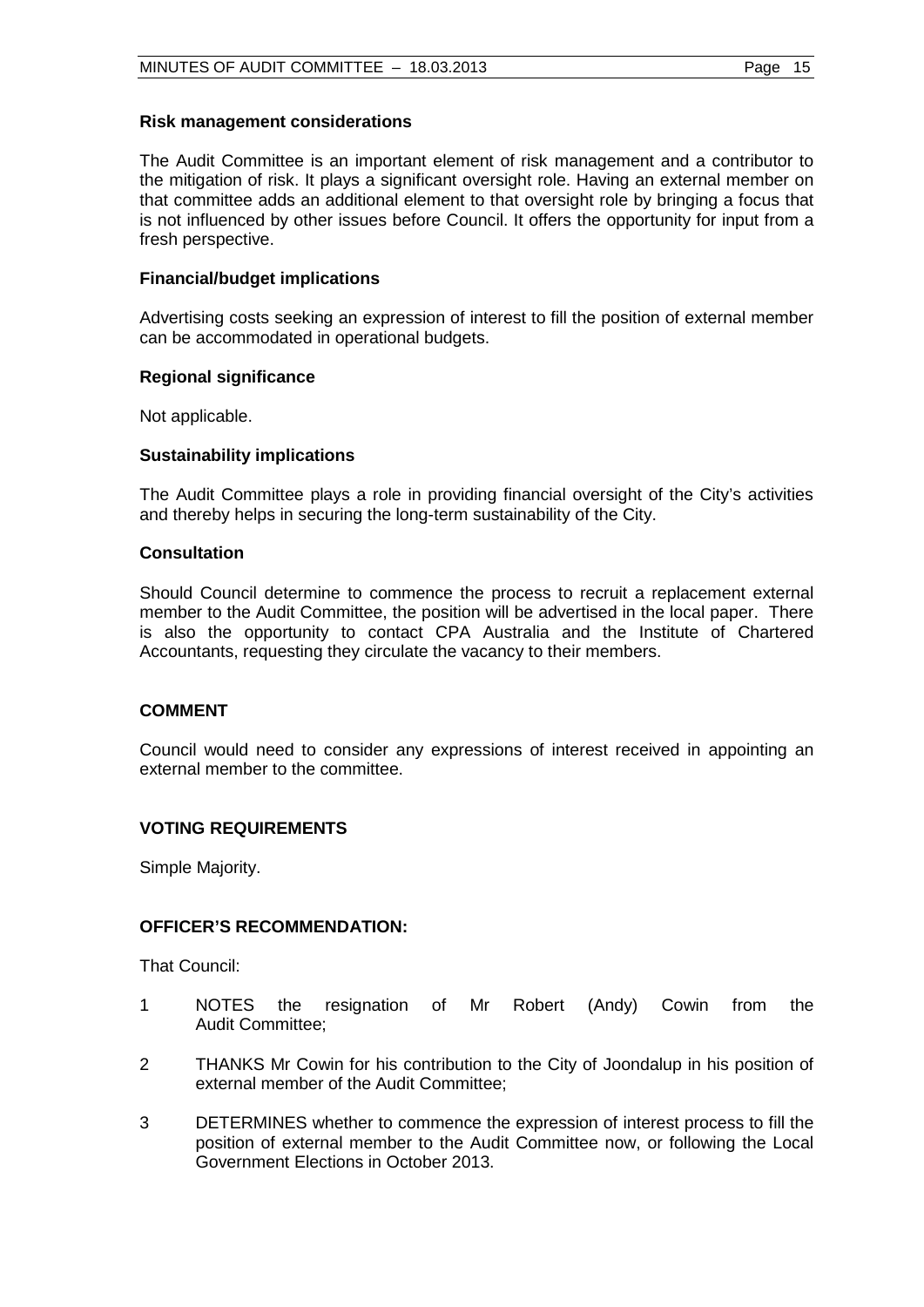**MOVED Mayor Pickard, SECONDED Cr Hamilton-Prime that Council:**

- **1 NOTES the resignation of Mr Robert (Andy) Cowin from the Audit Committee;**
- **2 THANKS Mr Cowin for his contribution to the City of Joondalup in his position of external member of the Audit Committee;**
- **3 INITIATES an expression of interest process to fill the position of external member to the Audit Committee.**

## **The Motion was Put and CARRIED (6/0)**

**In favour of the Motion:** Cr McLean, Mayor Pickard, Crs Corr, Hamilton-Prime, Ritchie and Thomas.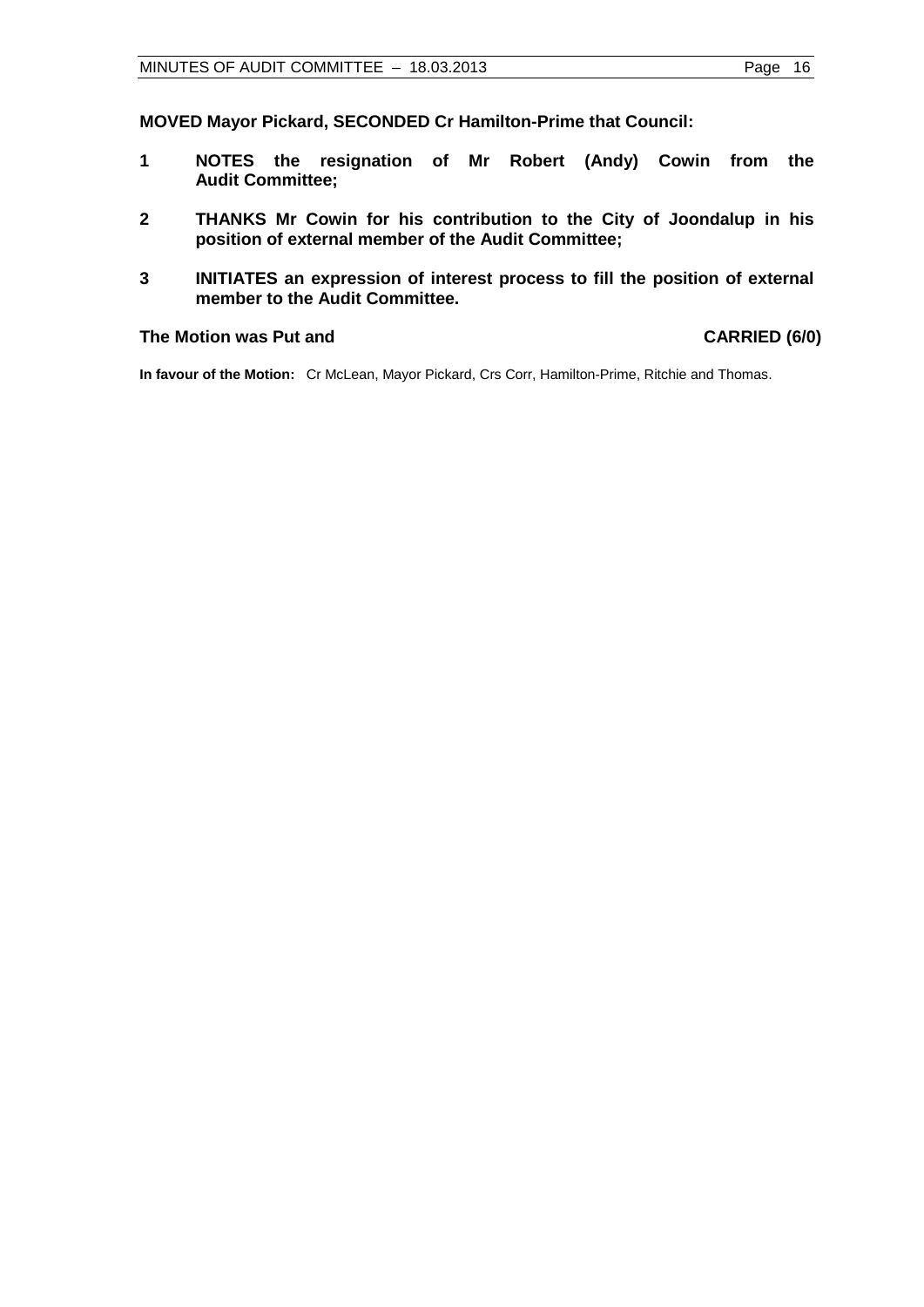# <span id="page-16-0"></span>**ITEM 3 HALF YEARLY REPORT - CONTRACT EXTENSIONS – 1 JULY 2012 TO 31 DECEMBER 2012**

| <b>WARD</b>                           | All                                                                                                                                                    |                                                                              |  |                             |
|---------------------------------------|--------------------------------------------------------------------------------------------------------------------------------------------------------|------------------------------------------------------------------------------|--|-----------------------------|
| <b>RESPONSIBLE</b><br><b>DIRECTOR</b> | Mr Mike Tidy<br><b>Corporate Services</b>                                                                                                              |                                                                              |  |                             |
| <b>FILE NUMBER</b>                    | 07032, 101515                                                                                                                                          |                                                                              |  |                             |
| <b>ATTACHMENT</b>                     | Attachment 1 Bi-Annual                                                                                                                                 | Extensions - 1 July 2012<br>31 December 2012 - Council Approved<br>Contracts |  | Figures for Contract<br>to: |
| <b>AUTHORITY / DISCRETION</b>         | Information - Includes items provided to Council for<br>information purposes only that do not require a decision<br>of Council (that is for 'noting'). |                                                                              |  |                             |

# **PURPOSE**

For the Audit Committee to note the details of contracts extended by the Chief Executive Officer between 1 July 2012 and 31 December 2012.

# **EXECUTIVE SUMMARY**

The schedule of contracts extended by the Chief Executive Officer during the half-year ended on 31 December 2012 is provided in Attachment 1.

*It is recommended that the Audit Committee NOTES the report detailing Contracts extended by the Chief Executive Officer during the period 1 July 2012 and 31 December 2012, forming Attachment 1 to this Report.*

# **BACKGROUND**

At its meeting held on 1 November 2005, (CJ231-11/05 refers) Council resolved that a half-yearly report be prepared for the Audit Committee detailing contracts that were originally approved by Council and have subsequently been extended by the Chief Executive Officer.

# **DETAILS**

Council has delegated to the Chief Executive Officer the authority to approve all contract extensions on tenders approved by Council subject to a report to the Audit Committee being prepared on a half-yearly basis providing details of those contracts extended.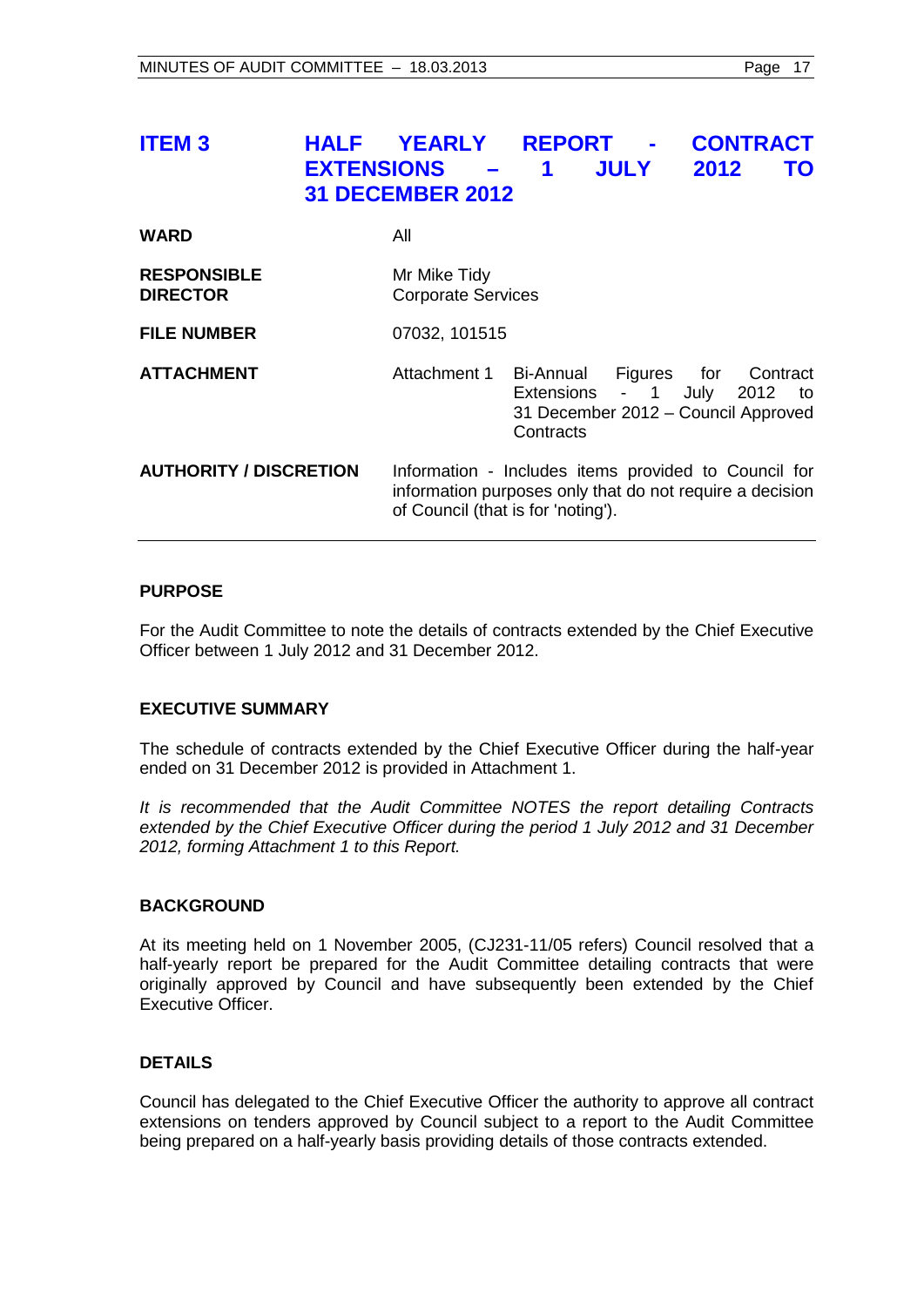During the period 1 July 2012 to 31 December 2012 three contracts were extended.

# **Issues and options considered**

The option to extend the contracts by the Chief Executive Officer is required to maintain continuity of the applicable services to the City.

# **Legislation / Strategic Community Plan / policy implications**

| Legislation                     | The City's legal advice is that under section 5.41(d) of<br>the Local Government Act 1995. The Chief Executive<br>Officer may be delegated the power to extend a<br>Contract - provided the Chief Executive Officer does<br>not extend the Contract beyond the "total term of the<br>Contract" specified by the Council in the resolution. |  |
|---------------------------------|--------------------------------------------------------------------------------------------------------------------------------------------------------------------------------------------------------------------------------------------------------------------------------------------------------------------------------------------|--|
| <b>Strategic Community Plan</b> |                                                                                                                                                                                                                                                                                                                                            |  |
| <b>Key theme</b>                | Governance and Leadership.                                                                                                                                                                                                                                                                                                                 |  |
| <b>Objective</b>                | Corporate capacity.                                                                                                                                                                                                                                                                                                                        |  |
| <b>Strategic initiative</b>     | Demonstrate accountability through robust reporting<br>that is relevant and easily accessible by<br>the<br>community.                                                                                                                                                                                                                      |  |

**Policy** Not applicable.

# **Risk management considerations**

The delegated authority to extend contracts is limited to the original terms and conditions approved by resolution of Council when the tender was first awarded.

# **Financial/budget implications**

In accordance with each individual contract and approved budget limits.

#### **Regional significance**

Not applicable.

#### **Sustainability implications**

Not applicable.

# **Consultation**

Not applicable.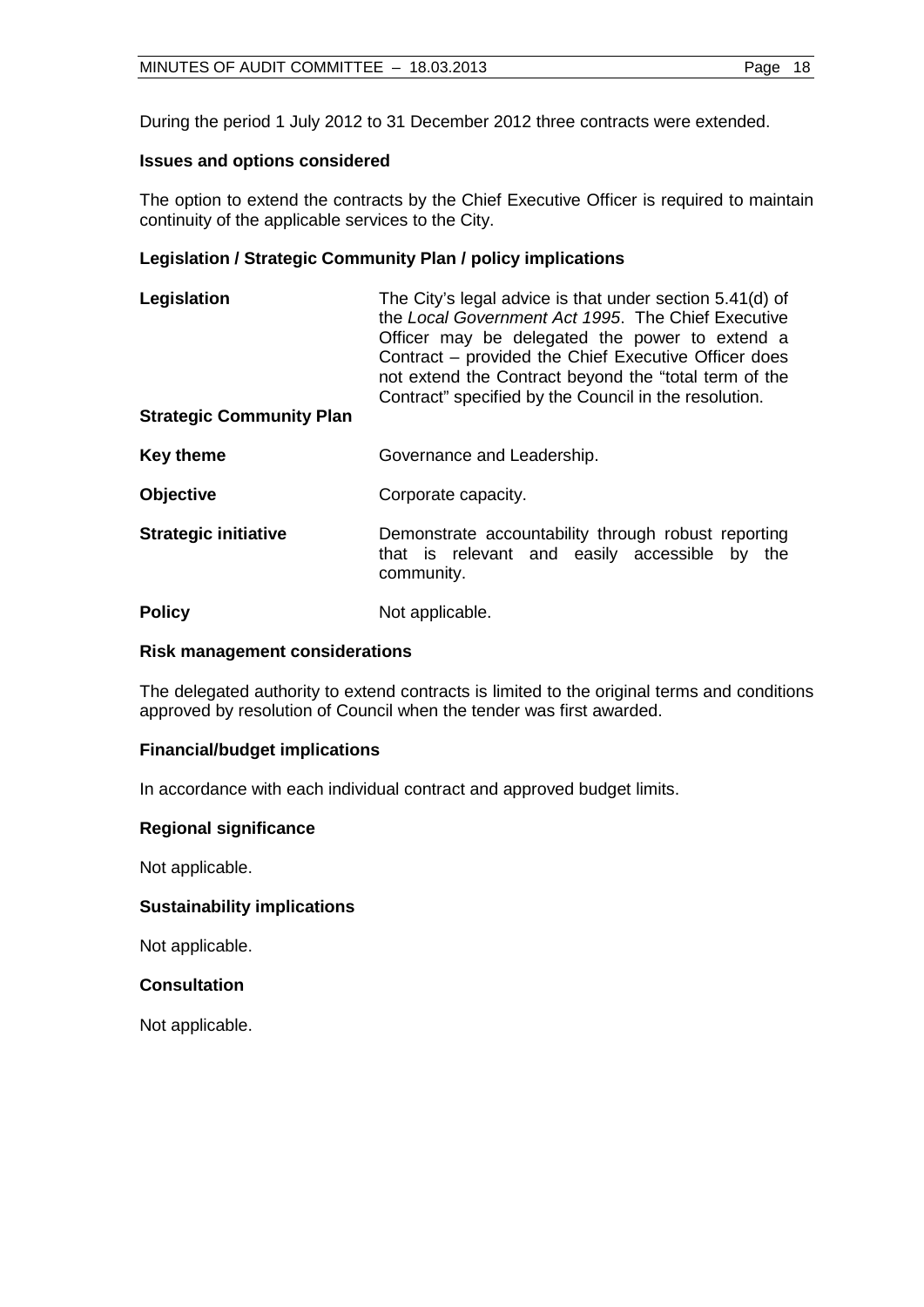### **COMMENT**

This report provides the Audit Committee with details of contracts originally approved by Council or by the Chief Executive Officer under delegated authority, which have subsequently been extended by the Chief Executive Officer during the period 1 July 2012 and 31 December 2012.

# **VOTING REQUIREMENTS**

Simple Majority.

**MOVED Cr Thomas, SECONDED Cr Hamilton-Prime that the Audit Committee NOTES the report detailing Contracts extended by the Chief Executive Officer during the period 1 July 2012 and 31 December 2012, forming Attachment 1 to this Report.**

# **The Motion was Put and CARRIED (6/0)**

**In favour of the Motion:** Cr McLean, Mayor Pickard, Crs Corr, Hamilton-Prime, Ritchie and Thomas.

*Appendix 1 refers*

*To access this attachment on electronic document, click h[ere: Attach1AUDIT180313.pdf](http://www.joondalup.wa.gov.au/files/committees/AUDT/2013/Attach1AUDIT180313.pdf)*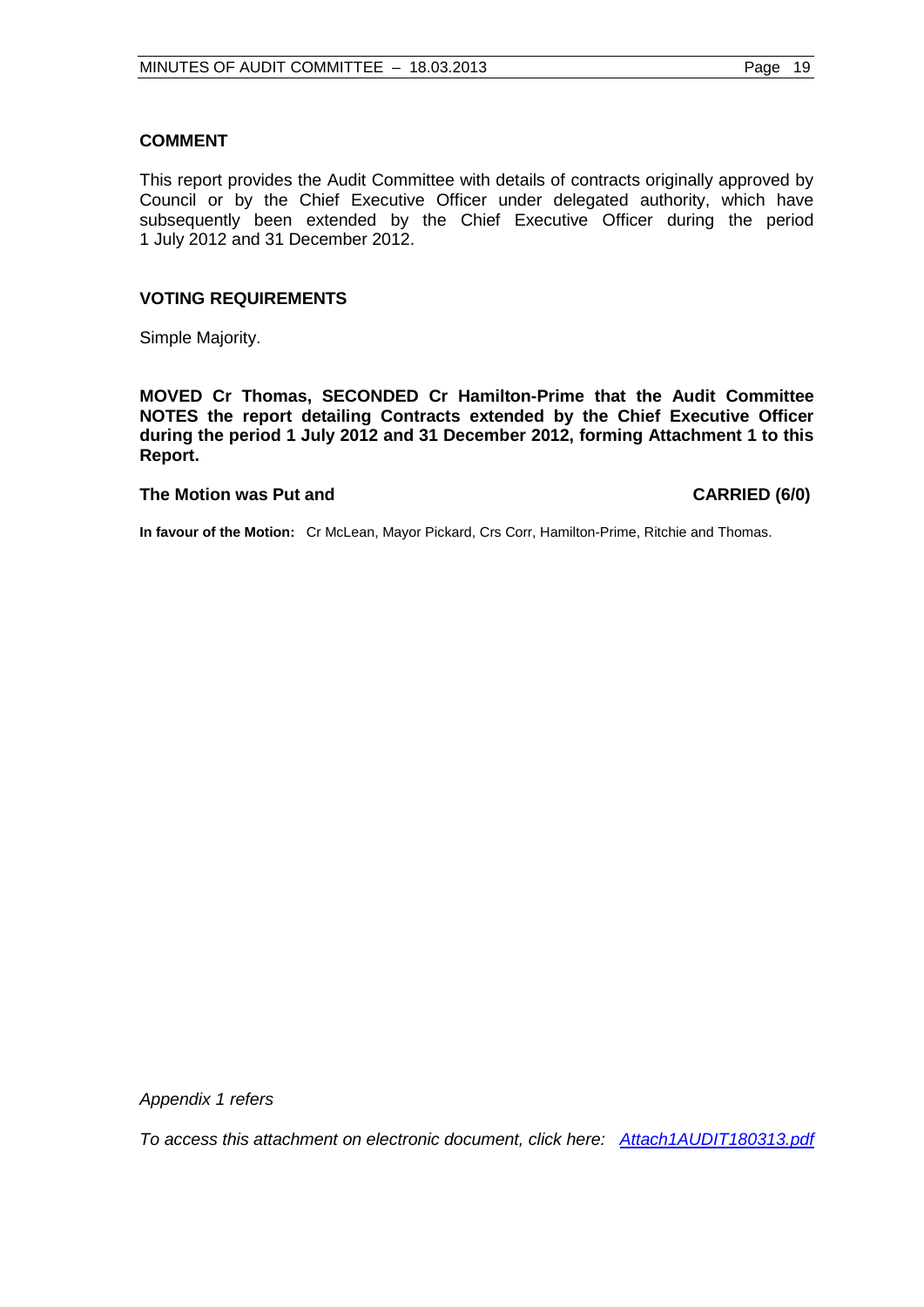# <span id="page-19-0"></span>**ITEM 4 HALF YEARLY REPORT WRITE OFF OF MONIES (1 JULY 2012 TO 31 DECEMBER 2012)**

| WARD                                  | All                                                                                                                                                    |
|---------------------------------------|--------------------------------------------------------------------------------------------------------------------------------------------------------|
| <b>RESPONSIBLE</b><br><b>DIRECTOR</b> | Mr Mike Tidy<br><b>Corporate Services</b>                                                                                                              |
| <b>FILE NUMBER</b>                    | 07032, 101515                                                                                                                                          |
| ATTACHMENT                            | Nil.                                                                                                                                                   |
| <b>AUTHORITY / DISCRETION</b>         | Information - includes items provided to Council for<br>information purposes only that do not require a decision<br>of Council (that is for 'noting'). |

# **PURPOSE**

For the Audit Committee to note monies written off under delegated authority.

# **EXECUTIVE SUMMARY**

The total amount written off under delegated authority during the six months ended 31 December 2012 came to \$6,787.85, mainly comprising 4,813 small amounts of unpaid rates below the \$100 reportable limit totalling \$5,647.54.

The total amount includes the following reportable items written off on the recommendation of the City's debt collection agency:

- Three items of unpaid leisure centre membership fee totalling \$946.22.
- One item of unpaid room hire fees of \$194.09.

It is recommended that the Audit Committee RECEIVES the report of amounts written off *under delegated authority for the period July to December 2012.*

# **BACKGROUND**

Section 6.12 (1)(c) of the *Local Government Act 1995* gives Council the power to write off any amount of money owing to the City.

At its meeting held on 6 June 2006 (CJ079-06/06 refers) Council approved to delegate to the Chief Executive Officer the authority to write off monies owed to the City, subject to a report being provided to the Audit Committee on a six monthly basis on the exercise of this delegation for amounts between \$100 and \$20,000.

The Chief Executive Officer under section 5.44 of the *Local Government Act 1995* has delegated his authority to nominated employees, up to the limits provided in the instrument of delegation.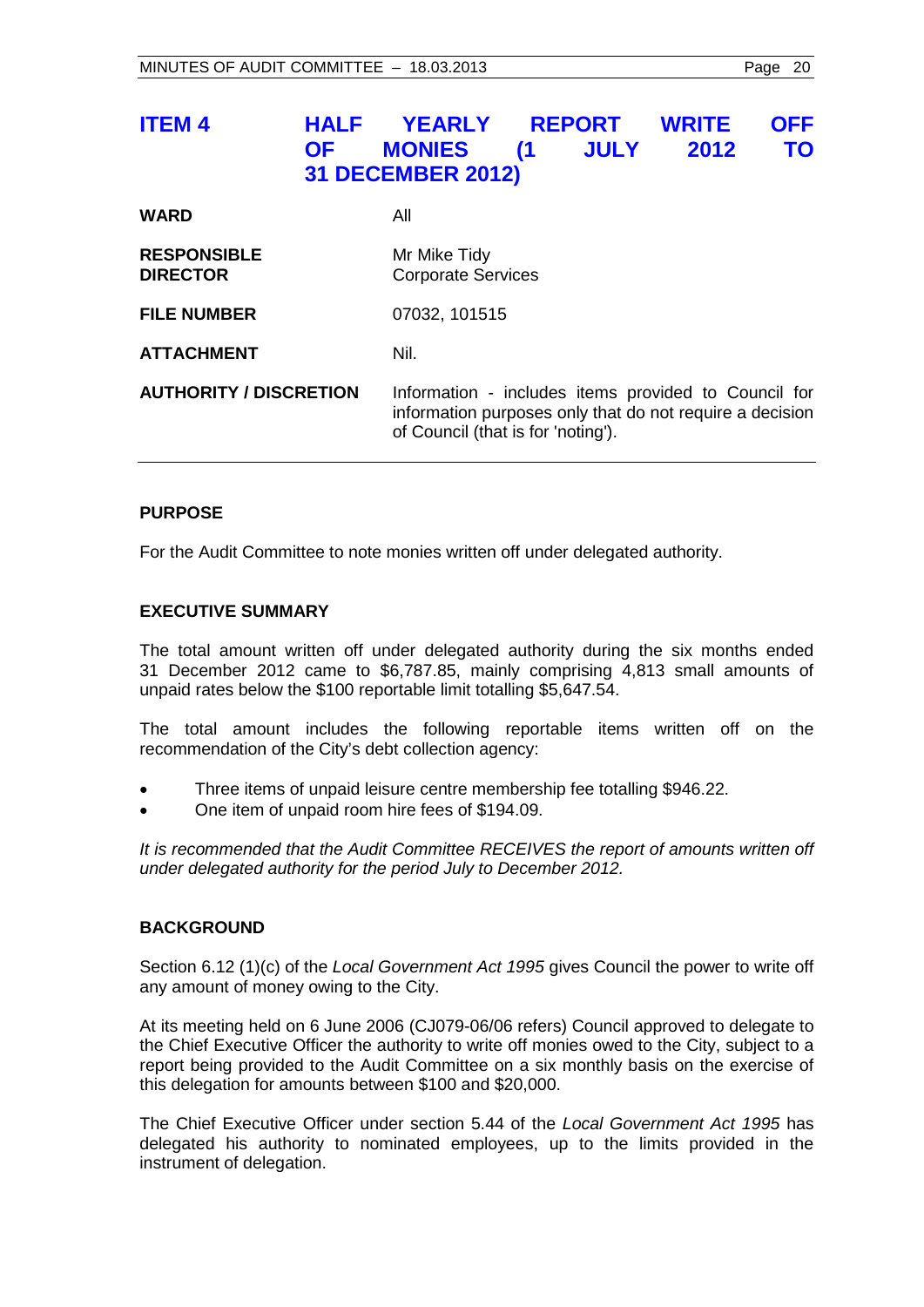# **DETAILS**

During the six months ended 31 December 2012 a total amount of \$6,787.85 was written off. This was made up by the following:

- 4,813 items of small Rates balances that are below the reportable limit, totalling \$5,647.54, representing in the main rounding decimals or minor penalty interest charges for a few days late payment where ratepayers did not pay the penalty or the full penalty and the cost of collection was, for all practical purposes, proving to be un-economical.
- Three items totalling \$946.22 of unpaid leisure centre membership fees. The amounts due in all three cases were for gym membership fee arrears and cancellation fee. The charges dated back to 2010 and debt recovery was initiated when payments were overdue. Efforts by the City's debt collection agency to contact the customers or arrange for instalment options did not succeed. Debts were written off on the advice of the City's debt collection agency once it became un-economical to take any legal action.
- One item of \$194.09 representing unpaid room hire fees. The original amount owing from 30 April 2010 was \$1,719. Debt recovery was initiated when amount was overdue. An instalment option was arranged and \$1,500 was collected over an eight month period. Instalments were defaulted from December 2011 and debtor could not be contacted. Debt was written off when the City's debt collection agency advised that it was un-economical to initiate any legal action.

#### **Issues and options considered**

Not applicable.

#### **Legislation / Strategic Community Plan / policy implications**

**Legislation** Section 6.12 (1)(c) of the *Local Government Act 1995.* Section 5.42 of the *Local Government Act 1995.* Section 5.44 of the *Local Government Act 1995.*

#### **Strategic Community Plan**

| Key theme                   | Financial Sustainability. |
|-----------------------------|---------------------------|
| <b>Objective</b>            | Effective management.     |
| <b>Strategic initiative</b> | Not applicable.           |
| <b>Policy</b>               | Not applicable.           |

#### **Risk management considerations**

The amounts written off are immaterial in value and are either unrecoverable or uneconomical to recover, none of which represent a noteworthy financial risk to the City.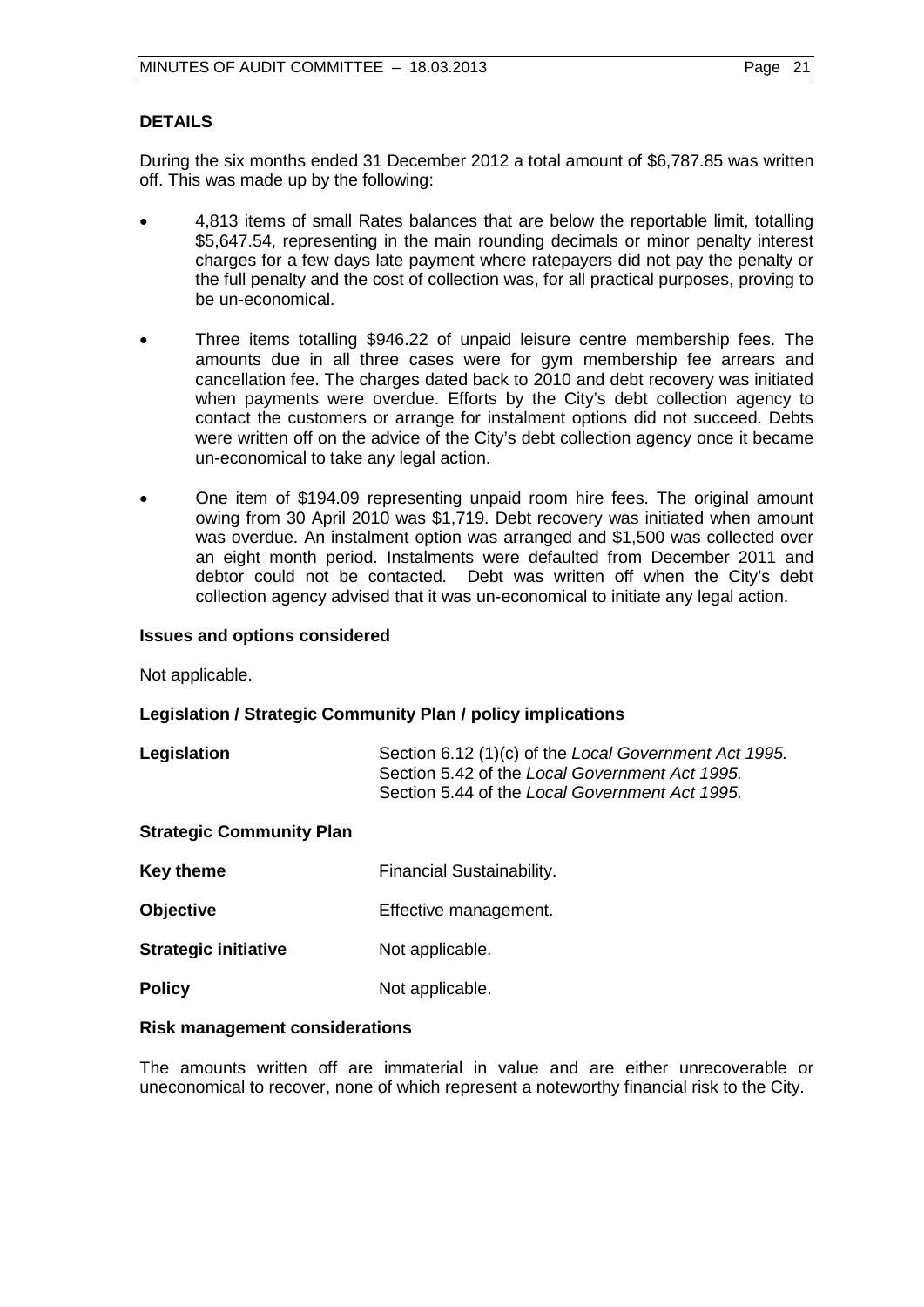# **Financial/budget implications**

| Account no.                  | 3256                         |
|------------------------------|------------------------------|
| <b>Budget Item</b>           | <b>Bad Debts written off</b> |
| <b>Annual Budget</b>         | \$13,700                     |
| <b>Year to Date Budget</b>   | \$9,355                      |
| <b>Year to Date Actual</b>   | \$6,788                      |
| <b>Year to Date variance</b> | \$2,567                      |

# **Regional significance**

Not applicable.

# **Sustainability implications**

Not applicable.

# **Consultation**

Not applicable.

# **COMMENT**

Monies written off under delegated authority comprised 4,813 small items of unpaid rates totalling \$5,647.54, all of which were below the \$100 reportable limit. The remaining four items totalling \$1,140.31 were all above the reportable limit but written off subsequent to debt recovery action undertaken, and ultimately proving to be either un-economical or impossible to recover.

# **VOTING REQUIREMENTS**

Simple Majority.

**MOVED Mayor Pickard, SECONDED Cr Thomas that the Audit Committee RECEIVES the report of monies written off under delegated authority for the period July to December 2012.**

#### The Motion was Put and **CARRIED** (6/0)

**In favour of the Motion:** Cr McLean, Mayor Pickard, Crs Corr, Hamilton-Prime, Ritchie and Thomas.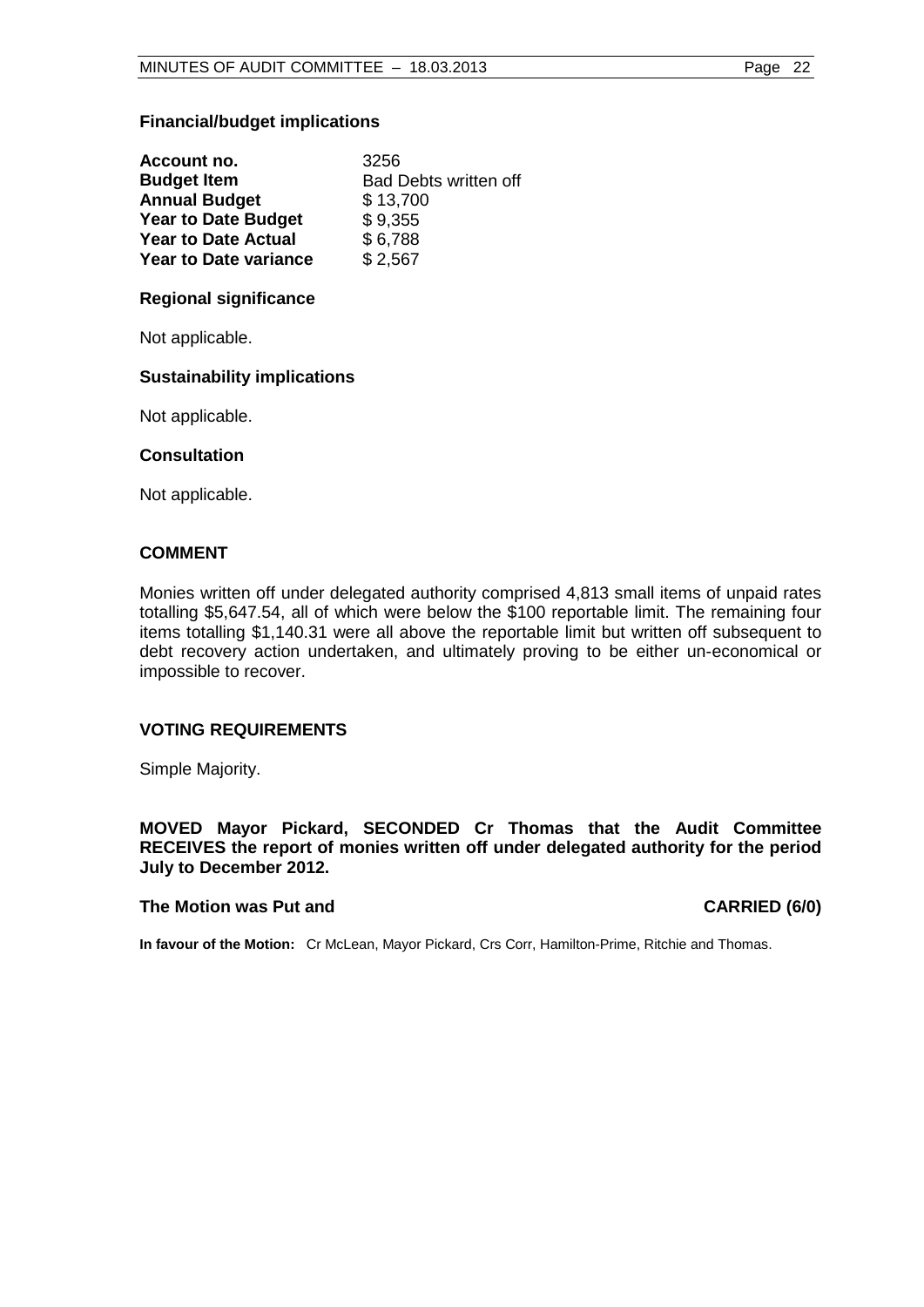| <b>Name/Position</b>      | <b>Mayor Troy Pickard.</b>                                                                                                                  |
|---------------------------|---------------------------------------------------------------------------------------------------------------------------------------------|
| <b>Item No/Subject</b>    | Item 5 - Emergency Management Risk Register.                                                                                                |
| <b>Nature of interest</b> | Interest that may affect impartiality.                                                                                                      |
| <b>Extent of Interest</b> | Mayor Pickard is the President of the Western Australian<br>Local Government Association, who were engaged to<br>prepare the Risk Register. |

### **Disclosure of interest affecting impartiality**

# <span id="page-22-0"></span>**ITEM 5 EMERGENCY MANAGEMENT RISK REGISTER**

| <b>WARD</b>                           | All                                                                                                                                                    |
|---------------------------------------|--------------------------------------------------------------------------------------------------------------------------------------------------------|
| <b>RESPONSIBLE</b><br><b>DIRECTOR</b> | Mr Mike Tidy<br><b>Corporate Services</b>                                                                                                              |
| <b>FILE NUMBER</b>                    | 33514, 101515                                                                                                                                          |
| <b>ATTACHMENT</b>                     | <b>Emergency Management Risk Register</b><br>Attachment 1                                                                                              |
| <b>AUTHORITY / DISCRETION</b>         | Information - includes items provided to Council for<br>information purposes only that do not require a decision<br>of Council (that is for 'noting'). |

# **PURPOSE**

For the Audit Committee to note the Emergency Management Risk Register (Risk Register) to be submitted to the Local Emergency Management Committee (LEMC).

# **EXECUTIVE SUMMARY**

The *Emergency Management Act 2005* requires local governments to ensure that local emergency management arrangements are prepared for their district. The arrangements include the requirement for a risk register that includes a description of the emergencies that could potentially impact on local government and the strategies for emergency management.

The City engaged the Western Australian Local Government Association (WALGA) to assist with the preparation of the Risk Register.

*It is therefore recommended that the Audit Committee NOTES the Emergency Management Risk Register included within this report as Attachment 1.*

#### **BACKGROUND**

The information contained within the Risk Register is the result of two analysis workshops held using the combined subject matter knowledge of emergency management agencies and supporting agency personnel along with key City officers. Risk management guides including the *Western Australian Emergency Risk*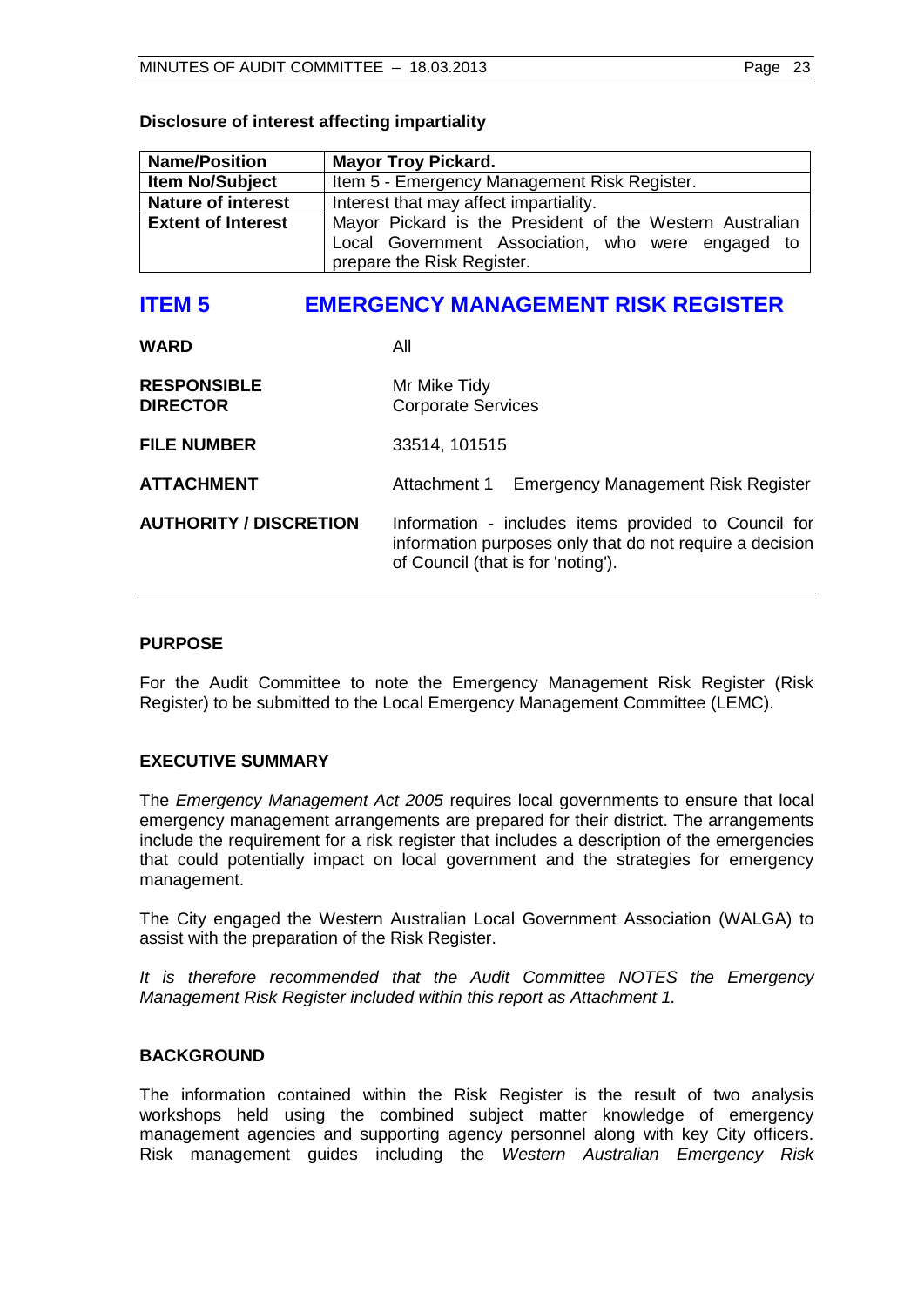*Management Guide 2005* and the *National Emergency Risk Assessment Guide 2010*  were used as reference material during the process.

The risks identified and the justifications for inclusion, along with the associated analysis and evaluations were determined from the workshops.

The Risk Management Taskforce further reviewed these assumptions and determined the business units with management responsibility associated with the Risk Statement.

During the review process further improvements were identified for the Bushfire Risk. The initial draft listed the Department of Environment and Conservation (DEC) as the only other agency having emergency management responsibilities for bushland under their control within the City. Research highlighted that there are other pockets of significant bushland within the City that are managed by other agencies including:

- Department of Sport and Recreation such as Ern Halliday Centre
- Water Corporation such as Beenyup Wastewater Treatment Plant (includes surrounding bushland)
- Department of Education and Training such as Warwick Senior High School (manages its own section of bushland in Warwick Open Space).

These areas of bushland will be highlighted on the Vulnerable Communities map and completed in preparation for the annual review of the register.

# **DETAILS**

#### **Issues and options considered**

A final draft of the Risk Register was reviewed by the Executive and subsequently approved by the Chief Executive Officer.

The Risk Register will now form part of the City's Emergency Management Arrangements and will be submitted to the next LEMC meeting.

#### **Legislation / Strategic Community Plan / policy implications**

**Legislation** *Emergency Management Act 2005.*

#### **Strategic Community Plan**

**Key theme Community Wellbeing.** 

**Objective Community safety.** 

- **Strategic initiative Build a community that works in partnership with** government and non-government organisations to achieve real and long lasting improvements in safety and wellbeing.
- **Policy** Not applicable.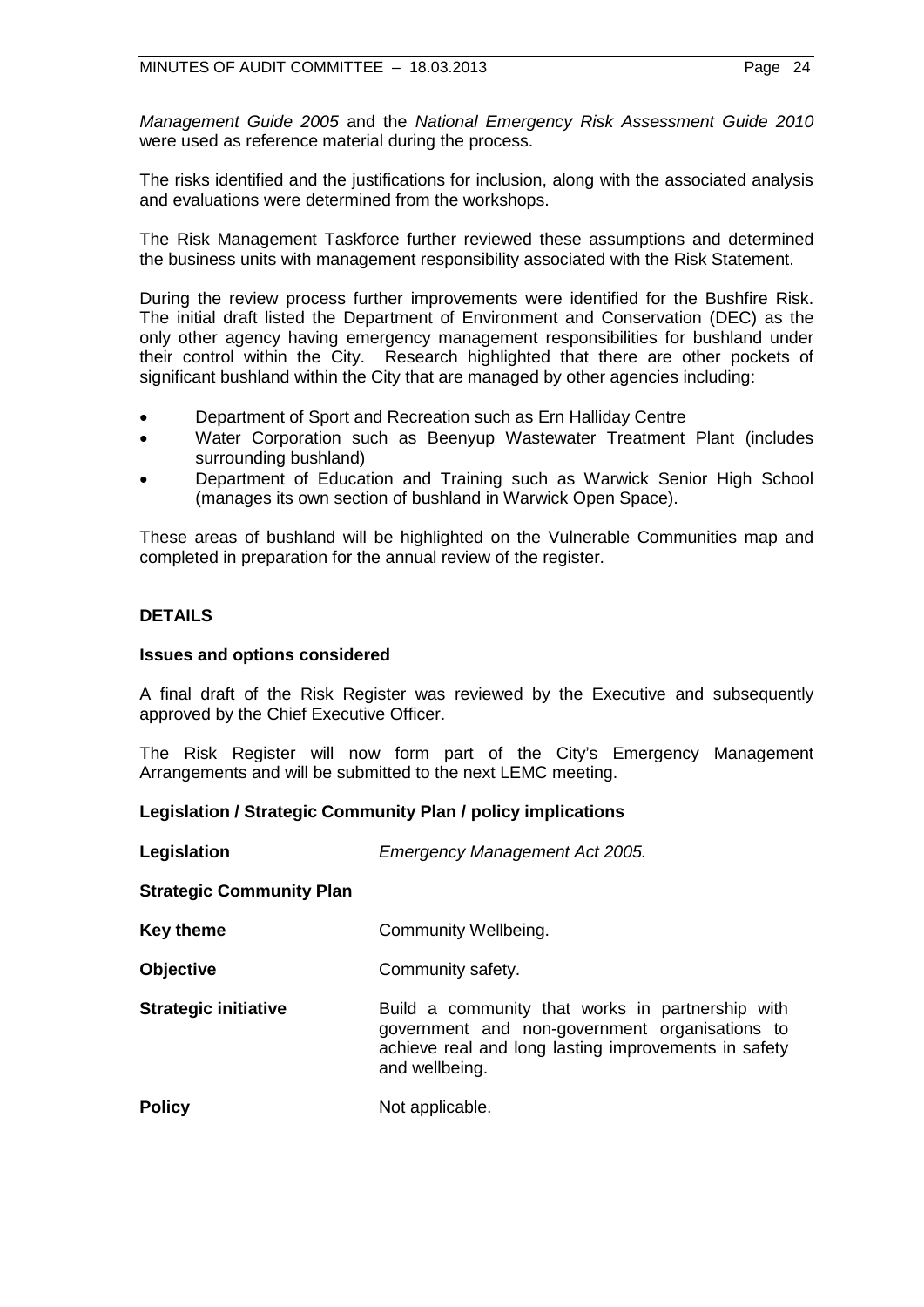### **Risk management considerations**

Local government has statutory obligations for emergency management and the risk register is essential to identify risks, their severity and to identify the agencies responsible for mitigation of the risk. The register identifies the actions that should be instigated to reduce the probability and potential impact of the identified risks.

# **Financial/budget implications**

Not applicable.

# **Regional significance**

The City of Joondalup and City of Wanneroo are combined to form the Wanneroo/Joondalup LEMC. The LEMC deals with emergency management within the Cities to plan and prepare for emergency management incidents and to meet the requirements of relevant legislation, policy statements and other emergency management related standards.

#### **Sustainability implications**

Not applicable.

# **Consultation**

Not applicable.

# **COMMENT**

The completion of the Risk Register now forms part of the City's Emergency Management Arrangements and will be submitted to the next LEMC meeting.

# **VOTING REQUIREMENTS**

Simple Majority.

**MOVED Cr Hamilton-Prime, SECONDED Cr Thomas that the Audit Committee NOTES the Emergency Management Risk Register included forming Attachment 1 to this Report.**

#### **The Motion was Put and CARRIED (6/0) CARRIED (6/0)**

**In favour of the Motion:** Cr McLean, Mayor Pickard, Crs Corr, Hamilton-Prime, Ritchie and Thomas.

*Appendix 2 refers*

*To access this attachment on electronic document, click [here: Attach2AUDIT180313.pdf](http://www.joondalup.wa.gov.au/files/committees/AUDT/2013/Attach2AUDIT180313.pdf)*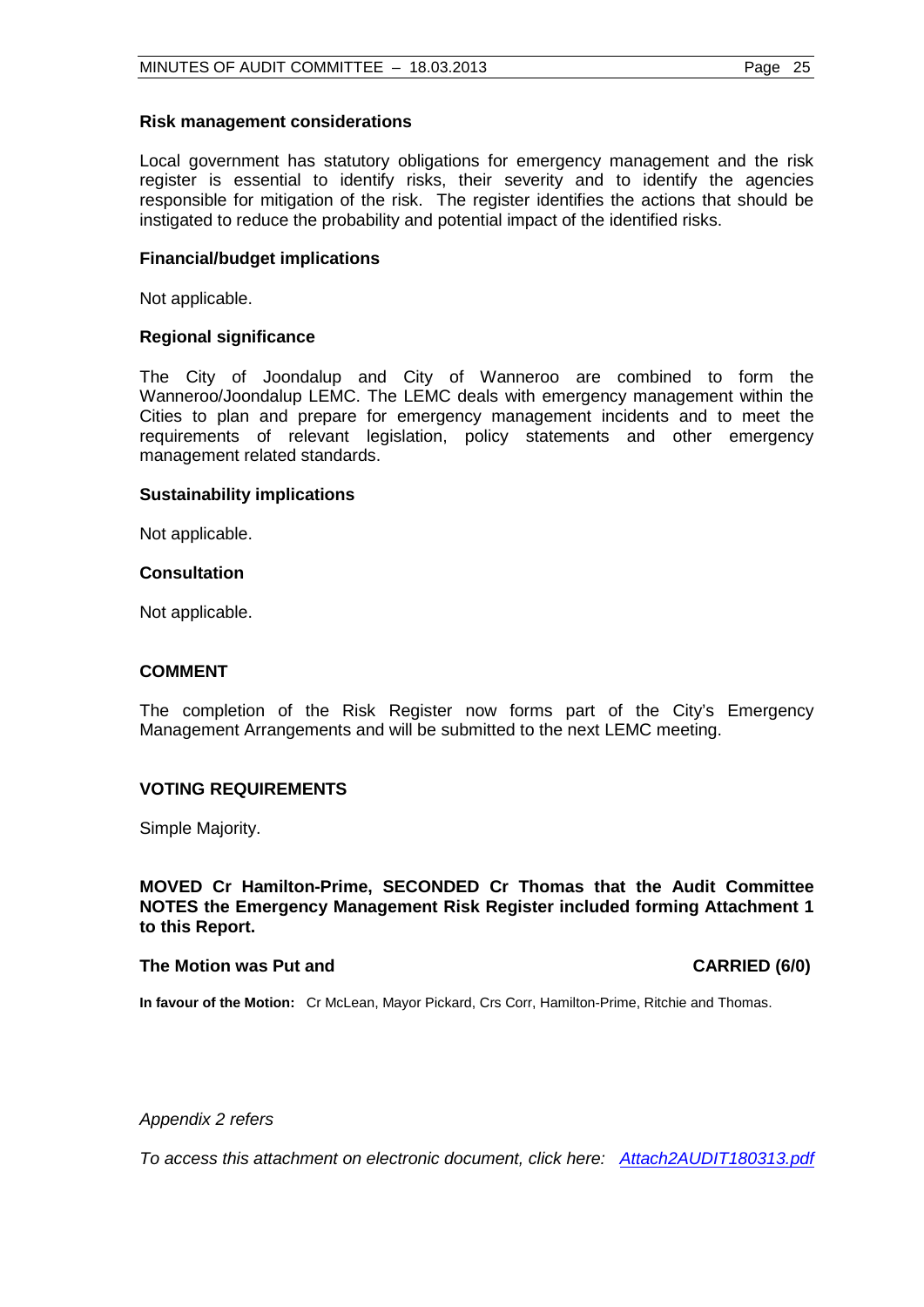# <span id="page-25-0"></span>**ITEM 6 CHANGES TO AUSTRALIAN ACCOUNTING STANDARDS AFFECTING THE CITY**

| <b>WARD</b>                           | All                                                                                                                                                    |
|---------------------------------------|--------------------------------------------------------------------------------------------------------------------------------------------------------|
| <b>RESPONSIBLE</b><br><b>DIRECTOR</b> | Mr Mike Tidy<br><b>Corporate Services</b>                                                                                                              |
| <b>FILE NUMBER</b>                    | 55055, 101515                                                                                                                                          |
| <b>ATTACHMENT</b>                     | Attachment 1<br>City of Joondalup Statement<br>of<br>Comprehensive Income for the Year<br>Ended 30 June 2012                                           |
| <b>AUTHORITY / DISCRETION</b>         | Information - includes items provided to Council for<br>information purposes only that do not require a decision<br>of Council (that is for 'noting'). |

# **PURPOSE**

For the Audit Committee to note the changes to the Australian Accounting Standards (AAS) affecting the City's Financial Report for the year ending 30 June 2013.

# **EXECUTIVE SUMMARY**

As a reporting entity, the City is required to prepare its Annual Financial Report according to the requirements of the Australian Accounting Standards and its Interpretations issued by the Australian Accounting Standards Board (AASB). New standards are introduced and/or changes made to the existing standards periodically to address emerging technical issues and other financial developments. The new and amended standards that apply to the City's Annual Financial Report are tabled herein for the Committee's information.

*It is therefore recommended that the Audit Committee NOTES the:*

- *1 changes to the Australian Accounting Standards that are applicable to the City of Joondalup Financial Report for the year ending 30 June 2013;*
- *2 Local Government (Financial Management) Regulations 1996 provides for the phasing in of the application of AASB 13 – Fair Value Measurement over the financial years ended 30 June 2013, 30 June 2014 and 30 June 2015.*

# **BACKGROUND**

Each local government is a 'reporting entity' as defined in paragraph Aus7.2 of AASB 101 and is therefore required to prepare general purpose financial reports in accordance with the *Local Government Act 1995*, the *Local Government (Financial Management) Regulations 1996* and AAS. Compliance with AAS is mandatory as prescribed under Regulation 5A of the *Local Government (Financial Management) Regulations 1996.*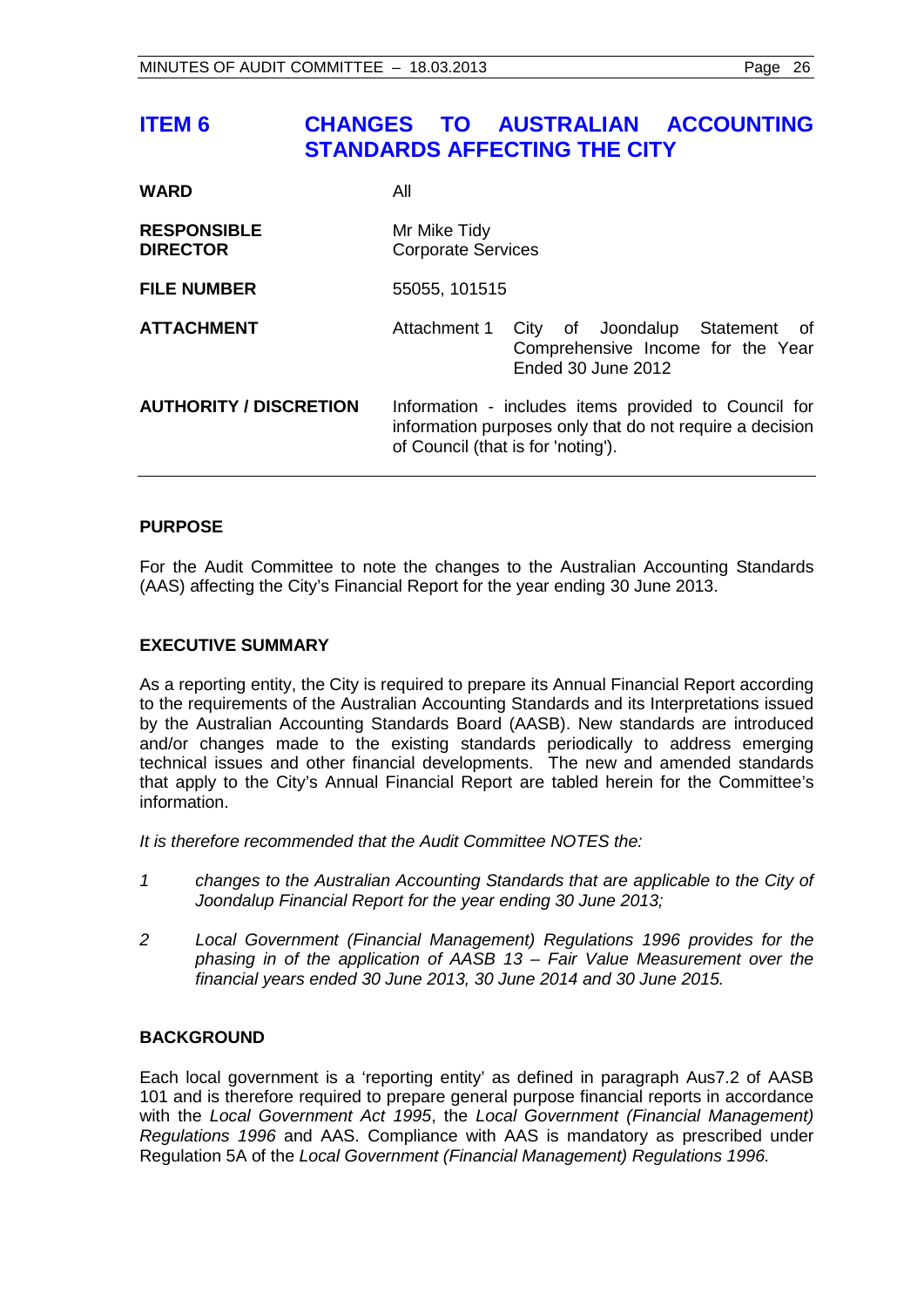# **DETAILS**

The new Accounting Standards applicable to the City's Financial Report for the year ending on 30 June 2013 are as follows:

# **1 AASB 13 – Fair Value Measurement**

A new AASB 13 – Fair Value Measurement standard has been introduced requiring a change to the approach to valuing the City's assets.

AASB 13 defines fair value as the price that would be received to sell an asset or paid to transfer a liability in an orderly transaction between market participants at the measurement date.

At present, the City recognises its plant and equipment at cost and depreciates the asset systematically over its useful life. Land and buildings, artworks and certain infrastructure assets were valued at cost when acquired but have subsequently been revalued regularly. It's probable that their carrying values are not materially different from their fair value.

The concept of 'fair value' for the valuation of assets is not a new concept and how to establish and disclose fair value has been provided for in various other Accounting Standards previously although it wasn't mandated. The new AASB 13 however has combined the provisions relating to 'fair value' in other Standards and provides further clarity in the measurement and disclosure processes. It also mandates the requirement to apply fair value.

AASB 13 defines the term fair value, establishes a framework for measuring fair value and requires certain disclosures about its measurements in the Financial Reports.

AASB 13 is applicable for the annual reporting periods beginning on or after 1 January 2013. However, Regulation 17A of the *Local Government (Financial Management) Regulations 1996* provides a progressive timeframe for its implementation.

Regulation 17A (3), provides that a local government must show in each financial report:

- *(a) for the financial year ending on 30 June 2013, the fair value of all of the assets of the local government that are plant and equipment; and*
- *(b) for the financial year ending on 30 June 2014, the fair value of all of the assets of the local government:*
	- *(i) that are plant and equipment; and*
	- *(ii) that are Land and buildings; or Infrastructure and*
- *(c) for a financial year ending on or after 30 June 2015, the fair value of all of the assets of the local government.*

The City is therefore required to establish and disclose the fair value of its plant and equipment for the current financial year ending 30 June 2013. Adequate arrangements have been made to meet this statutory requirement.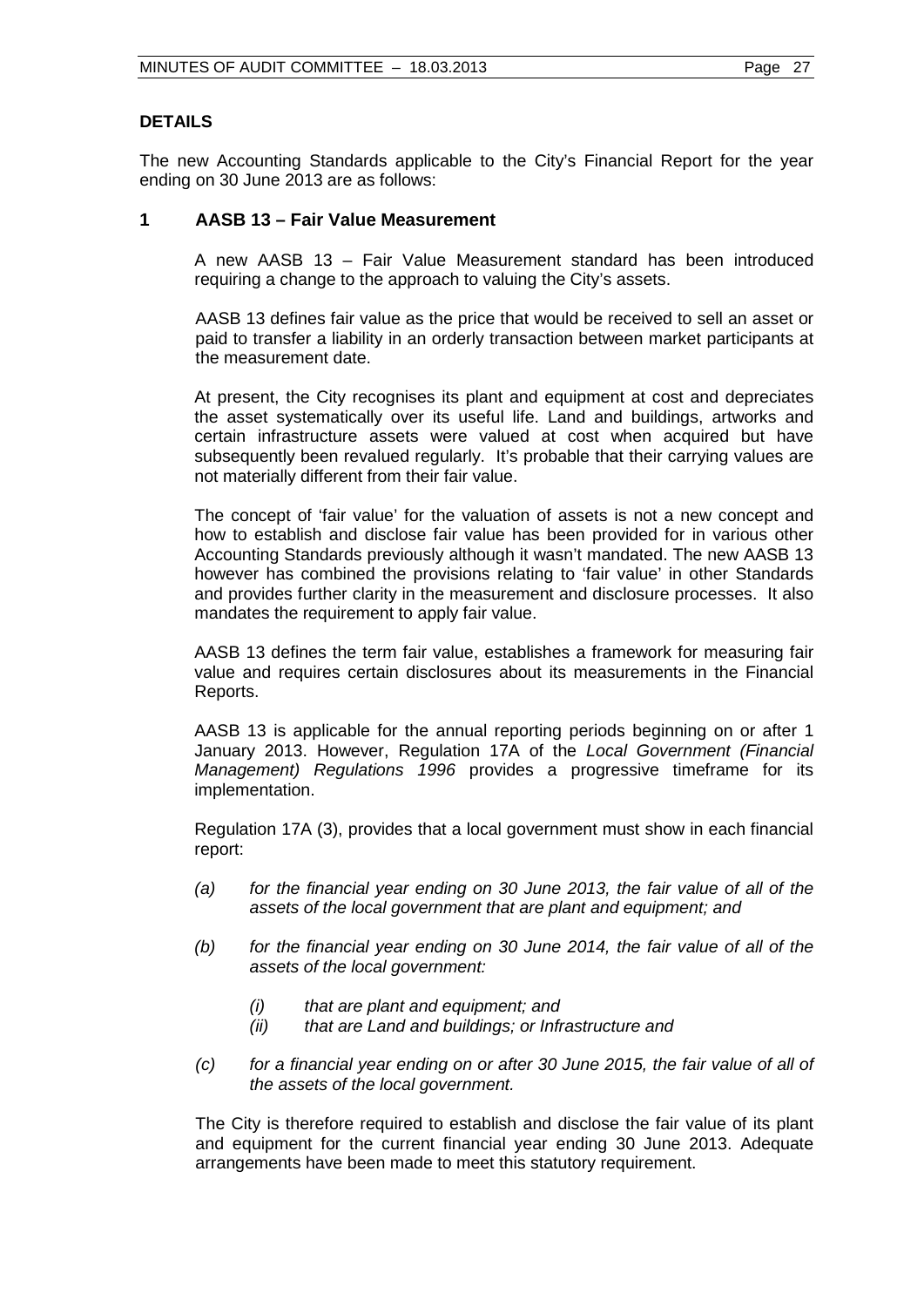# **2 AASB 2011-9 – Amendments to Australian Accounting Standards**

AASB 2011-9 was issued to make amendments to certain Australian Accounting Standards as a consequence of amending International Accounting Standard 1 *"Presentation of Items of Other Comprehensive Income"* in June 2011.

The main changes introduced by this pronouncement are:

- 1 The title of 'Statement of Comprehensive Income' appearing in other accounting Standards has changed to 'Statement of Profit or Loss and Other Comprehensive Income'. However entities still have the option to use the title 'Statement of Comprehensive Income'.
- 2 Requirement to group items presented in 'Other Comprehensive Income' on the basis of whether they will or will not be subsequently reclassified to the 'Profit or Loss' section of the Statement of Comprehensive Income.

The reference to the Profit or Loss section and the Other Comprehensive Income section is best illustrated by the City of Joondalup Statement of Comprehensive Income for the Year Ended 30 June 2012 at Attachment 1. The Profit or Loss section is the items listed under Revenue, Expense and Non-Operating Activities giving a total for Profit/(Loss). Other Comprehensive Income then appears separately below this.

Using the example at Attachment 1, if the item 'Changes on revaluation of Non Current Assets \$2,293,624' included a component which may be later transferred to the 'Profit or Loss' section of the Statement of Comprehensive Income then amendment AASB 2011-9 would require the components to be shown separately. As it so happens, 'Changes on revaluation of Non Current Assets \$2,293,624', does not include a component which may be later transferred to the 'Profit or Loss' section of the Statement of Comprehensive Income.

In practical terms the most common Other Comprehensive Income item is changes from asset revaluations which are not required to be later transferred to Profit or Loss and therefore the changes do not have any material effect on the City's financial reporting at 30 June 2013.

| <b>Standard</b>   | <b>Description</b>                                      | <b>Impact</b> |
|-------------------|---------------------------------------------------------|---------------|
| AASB <sub>1</sub> | First-time Adoption of Australian Accounting Standards  | Nil.          |
| AASB <sub>5</sub> | Non-current Assets Held for Sale and Discontinued       | Nil.          |
| AASB <sub>7</sub> | Operations<br><b>Financial Instruments: Disclosures</b> | Nil.          |
| <b>AASB 101</b>   | <b>Presentation of Financial Statements</b>             | Minor.        |
| <b>AASB 112</b>   | Income Taxes                                            | Nil.          |
| <b>AASB 120</b>   | Accounting for Government Grants and Disclosure of      |               |
|                   | <b>Government Assistance</b>                            | Nil.          |
| <b>AASB 121</b>   | The Effects of Changes in Foreign Exchange Rates        | Nil.          |
| <b>AASB 132</b>   | <b>Financial Instruments: Presentation</b>              | Nil.          |
| <b>AASB 133</b>   | Earnings per Share                                      | Nil.          |
| <b>AASB 134</b>   | <b>Interim Financial Reporting</b>                      | Nil.          |
| <b>AASB 1039</b>  | <b>Concise Financial Reports</b>                        | Minor.        |

Other Accounting Standards affected by amendment AASB 2011-9 and their impact for the City of Joondalup are as follows: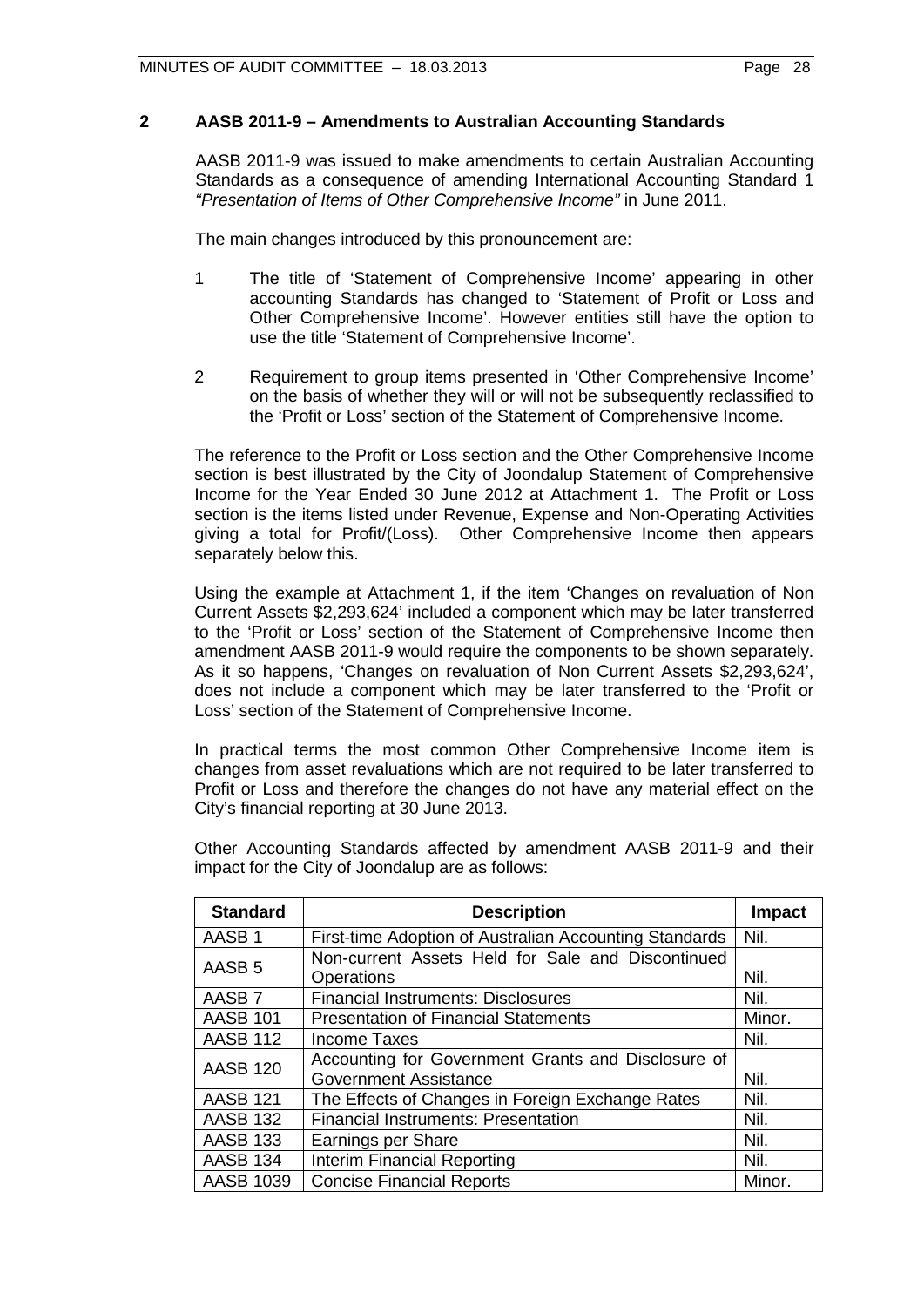| <b>Standard</b>  | <b>Description</b>                         | Impact |
|------------------|--------------------------------------------|--------|
| <b>AASB 1049</b> | Whole of Government and General Government |        |
|                  | <b>Sector Financial Reporting</b>          | Nil.   |

Other pronouncements, namely AASB 2011-3 and AASB 2011-13, introduce changes to AASB 1049 only, which deals with Whole of Government Reporting and does not have any impact on the reporting of the operations of the City.

# **Legislation / Strategic Community Plan / policy implications**

| Legislation | Local Government Act 1995                           |
|-------------|-----------------------------------------------------|
|             | Local Government (Financial Management) Regulations |
|             | 1996                                                |
|             | <b>Australian Accounting Standards</b>              |

#### **Strategic Community Plan**

| Key theme | <b>Financial Sustainability.</b> |
|-----------|----------------------------------|
|-----------|----------------------------------|

**Objective** Effective management.

**Strategic initiative** Not applicable.

**Policy** Not applicable.

#### **Risk management considerations**

Non compliance with the requirements of Australian Accounting Standards will breach the statutory obligation prescribed by the provisions of the *Local Government (Financial Management) Regulations 1996* and lead to possible audit qualification.

#### **Financial/budget implications**

Not applicable.

#### **Regional significance**

Not applicable.

#### **Sustainability implications**

Not applicable.

# **Consultation**

Not applicable.

#### **COMMENT**

Adequate action plan has been put in place to meet the changes introduced by the AAS and satisfy the statutory reporting requirements.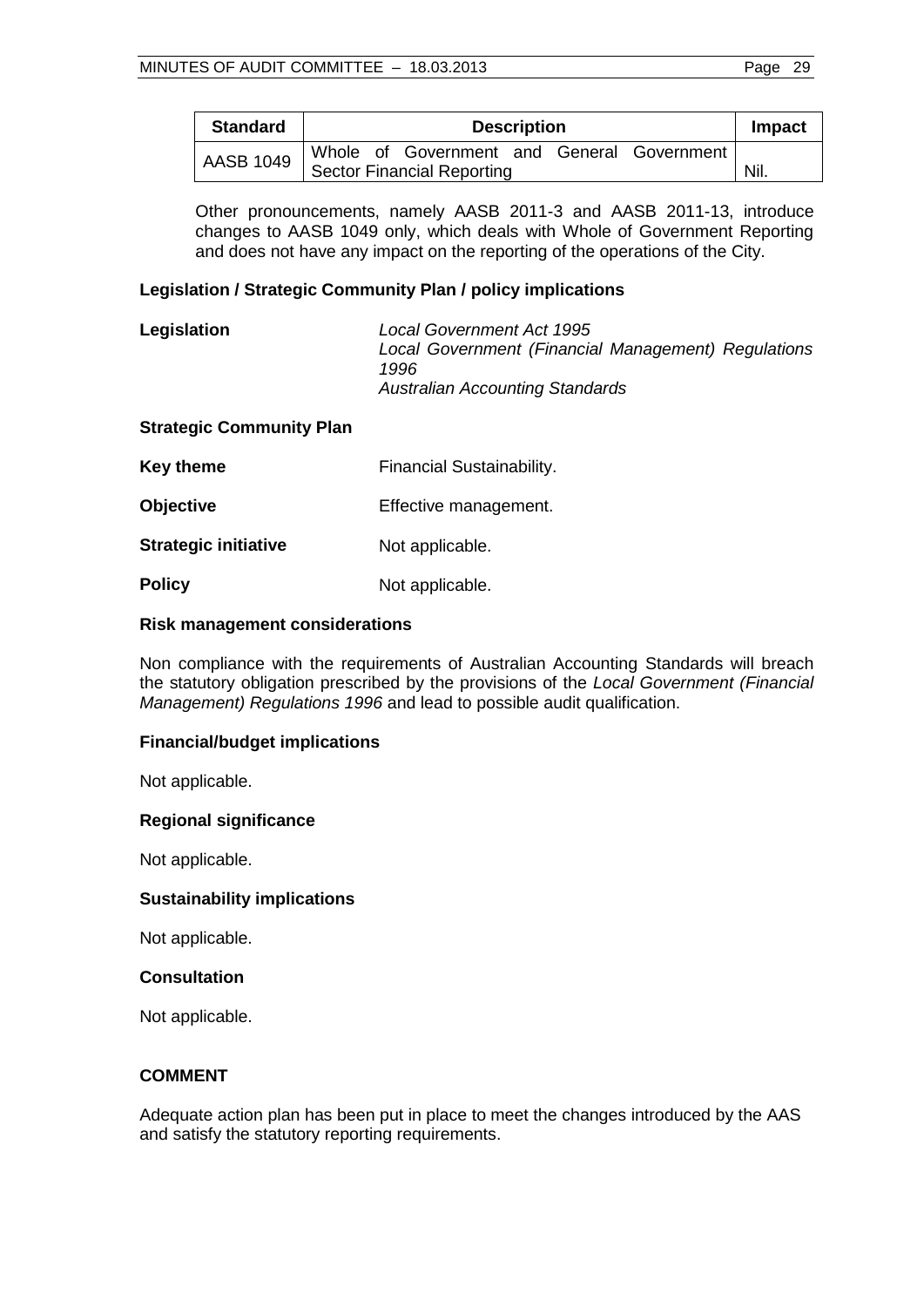# **VOTING REQUIREMENTS**

Simple Majority.

**MOVED Cr Hamilton-Prime, SECONDED Cr Ritchie that the Audit Committee NOTES the:**

- **1 changes to the Australian Accounting Standards that are applicable to the City of Joondalup Financial Report for the year ending 30 June 2013;**
- **2** *Local Government (Financial Management) Regulations 1996* **provides for the phasing in of the application of AASB 13 – Fair Value Measurement over the financial years ended 30 June 2013, 30 June 2014 and 30 June 2015.**

#### **The Motion was Put and CARRIED (6/0)**

**In favour of the Motion:** Cr McLean, Mayor Pickard, Crs Corr, Hamilton-Prime, Ritchie and Thomas.

*Appendix 3 refers*

*To access this attachment on electronic document, click her[e: Attach3AUDIT180313.pdf](http://www.joondalup.wa.gov.au/files/committees/AUDT/2013/Attach3AUDIT180313.pdf)*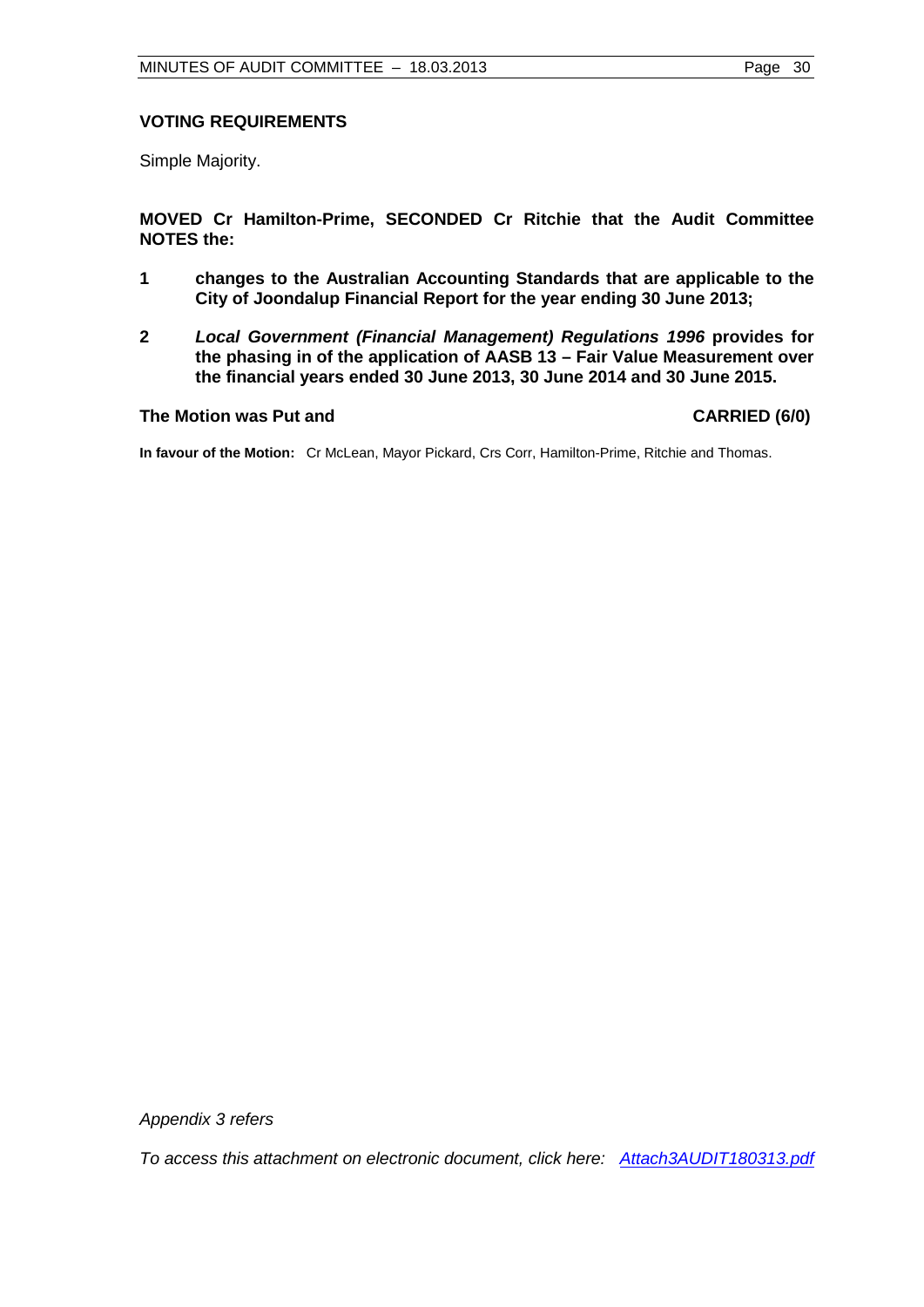# <span id="page-30-0"></span>**ITEM 7 2012 COMPLIANCE AUDIT RETURN**

| <b>WARD</b>                           | All                                                                                                                                                                                              |
|---------------------------------------|--------------------------------------------------------------------------------------------------------------------------------------------------------------------------------------------------|
| <b>RESPONSIBLE</b><br><b>DIRECTOR</b> | Mr Garry Hunt<br><b>Chief Executive Officer</b>                                                                                                                                                  |
| <b>FILE NUMBER</b>                    | 09492, 50068, 101515                                                                                                                                                                             |
| <b>ATTACHMENT</b>                     | Attachment 1 2012 Compliance Audit Return                                                                                                                                                        |
| <b>AUTHORITY / DISCRETION</b>         | Executive - The substantial direction setting and<br>oversight role of Council, such as adopting plans and<br>reports, accepting tenders, directing operations, setting<br>and amending budgets. |

This Item was dealt with earlier in the meeting prior to Item 1 – Adoption of Meeting Dates for 2013 – Audit Committee.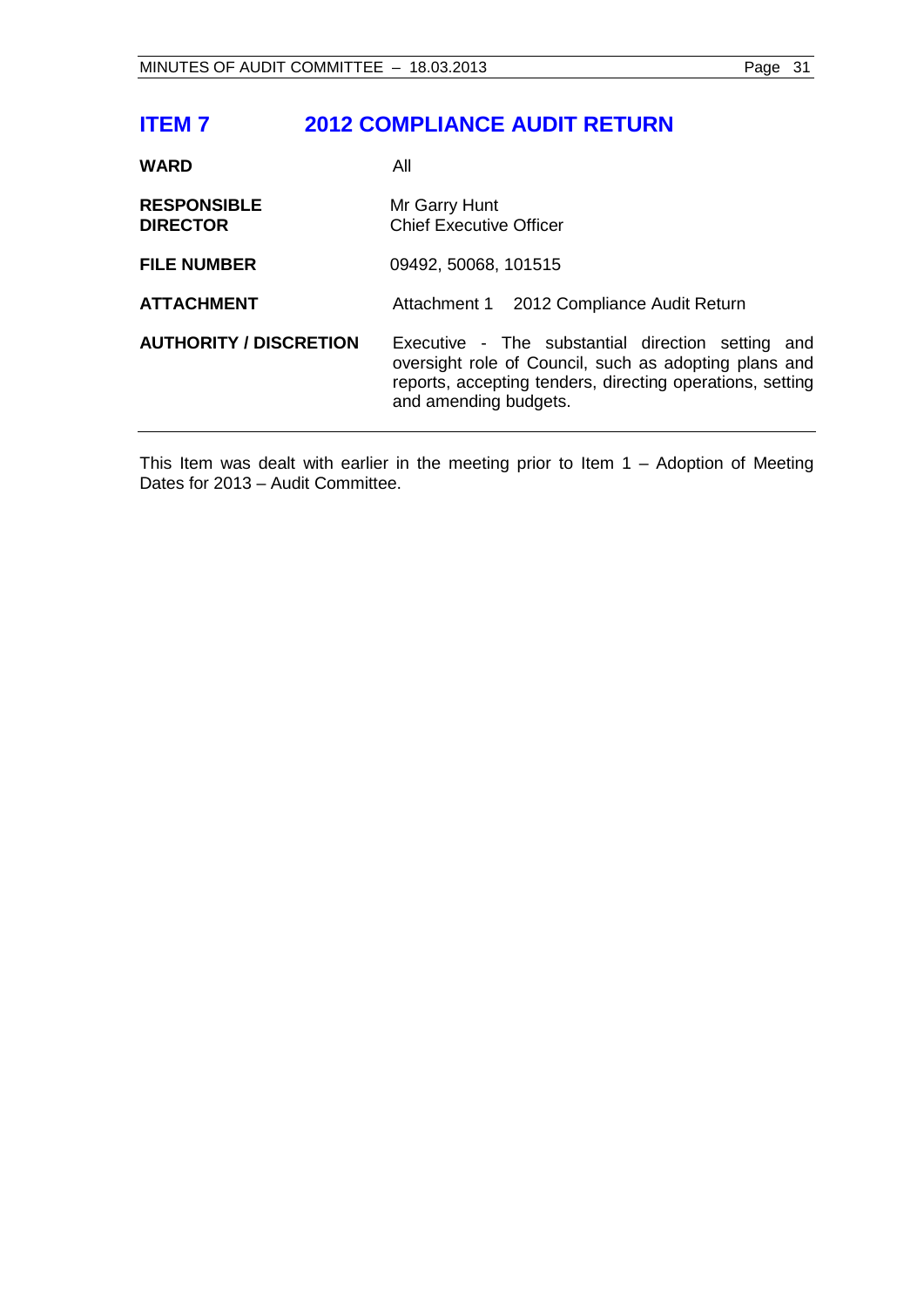| Disclosure of interest that may affect impartiality |  |  |  |  |  |  |  |
|-----------------------------------------------------|--|--|--|--|--|--|--|
|-----------------------------------------------------|--|--|--|--|--|--|--|

| <b>Name/Position</b>      | Mr Garry Hunt, Chief Executive Officer                        |
|---------------------------|---------------------------------------------------------------|
| <b>Item No/Subject</b>    | Item 8 - Confidential - Chief Executive Officer's Credit Card |
|                           | Expenditure for the quarter ended 30 September 2012.          |
| <b>Nature of interest</b> | Interest that may affect impartiality.                        |
| <b>Extent of Interest</b> | The Chief Executive Officer is the card holder.               |

# <span id="page-31-0"></span>**ITEM 8 CONFIDENTIAL REPORT - CHIEF EXECUTIVE OFFICER'S CREDIT CARD EXPENDITURE FOR THE QUARTER ENDED 30 SEPTEMBER 2012**

#### **WARD** All

| <b>RESPONSIBLE</b> | Mr Mike Tidy              |
|--------------------|---------------------------|
| <b>DIRECTOR</b>    | <b>Corporate Services</b> |

**FILE NUMBER** 09882, 101515

**ATTACHMENTS** Attachment 1 Chief Executive Officer's Credit Card Expenditure – Quarter Ended 30 September 2012

> *(Please Note: This attachment is confidential and will appear in the official Minute Book only)*

**AUTHORITY / DISCRETION** Information - Includes items provided to Council for information purposes only that do not require a decision of Council (that is for 'noting')

This report is confidential in accordance with Section 5.23 (2)(a) of the *Local Government Act 1995*, which also permits the meeting to be closed to the public for business relating to the following:

*a matter affecting an employee.*

A full report was provided to Elected Members under separate cover. The report is not for publication.

**MOVED Mayor Pickard, SECONDED Cr Thomas that the Audit Committee NOTES the report on the corporate credit card usage of the Chief Executive Officer for the quarter ended 30 September 2012, forming Attachment 1 to this Report.**

# **The Motion was Put and CARRIED (6/0)**

**In favour of the Motion:** Cr McLean, Mayor Pickard, Crs Corr, Hamilton-Prime, Ritchie and Thomas.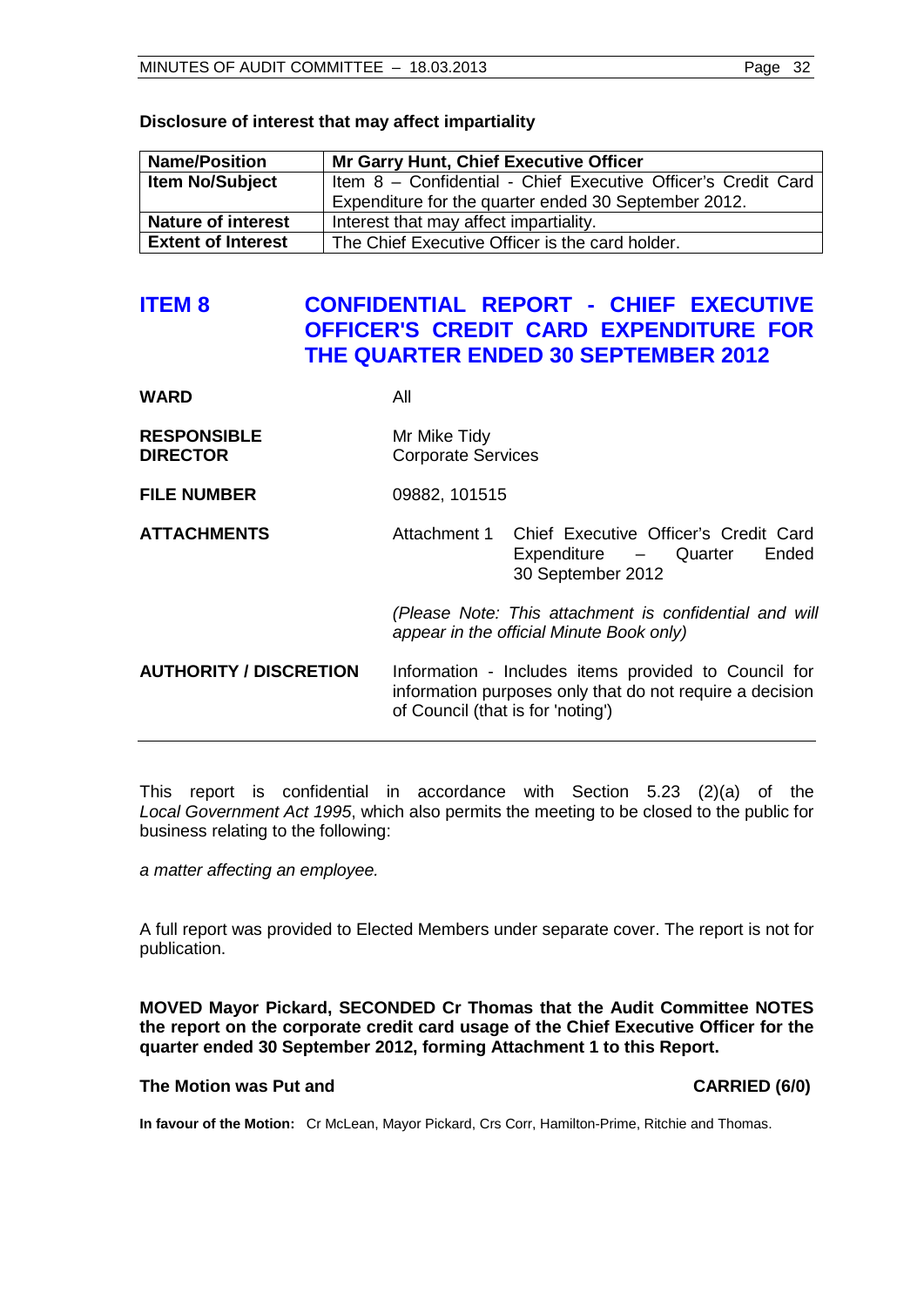| Disclosure of interest that may affect impartiality |  |
|-----------------------------------------------------|--|
|-----------------------------------------------------|--|

| <b>Name/Position</b>      | <b>Mr Garry Hunt, Chief Executive Officer</b>                 |
|---------------------------|---------------------------------------------------------------|
| <b>Item No/Subject</b>    | Item 9 - Confidential - Chief Executive Officer's Credit Card |
|                           | Expenditure for the quarter ended 31 December 2012.           |
| <b>Nature of interest</b> | Interest that may affect impartiality.                        |
| <b>Extent of Interest</b> | The Chief Executive Officer is the card holder.               |

# <span id="page-32-0"></span>**ITEM 9 CONFIDENTIAL REPORT - CHIEF EXECUTIVE OFFICER'S CREDIT CARD EXPENDITURE FOR THE QUARTER ENDED 31 DECEMBER 2012**

#### **WARD** All

| <b>RESPONSIBLE</b> | Mr Mike Tidy              |
|--------------------|---------------------------|
| <b>DIRECTOR</b>    | <b>Corporate Services</b> |

**FILE NUMBER** 09882, 101515

**ATTACHMENTS** Attachment 1 Chief Executive Officer's Credit Card Expenditure – Quarter Ended 31 December 2012

> *(Please Note: This attachment is confidential and will appear in the official Minute Book only)*

**AUTHORITY / DISCRETION** Information - Includes items provided to Council for information purposes only that do not require a decision of Council (that is for 'noting')

This report is confidential in accordance with Section 5.23 (2)(a) of the *Local Government Act 1995*, which also permits the meeting to be closed to the public for business relating to the following:

*a matter affecting an employee.*

A full report was provided to Elected Members under separate cover. The report is not for publication.

**MOVED Mayor Pickard, SECONDED Cr Thomas that the Audit Committee NOTES the report on the corporate credit card usage of the Chief Executive Officer for the quarter ended 31 December 2012, forming Attachment 1 to this Report.**

#### **The Motion was Put and CARRIED (6/0) CARRIED (6/0)**

**In favour of the Motion:** Cr McLean, Mayor Pickard, Crs Corr, Hamilton-Prime, Ritchie and Thomas.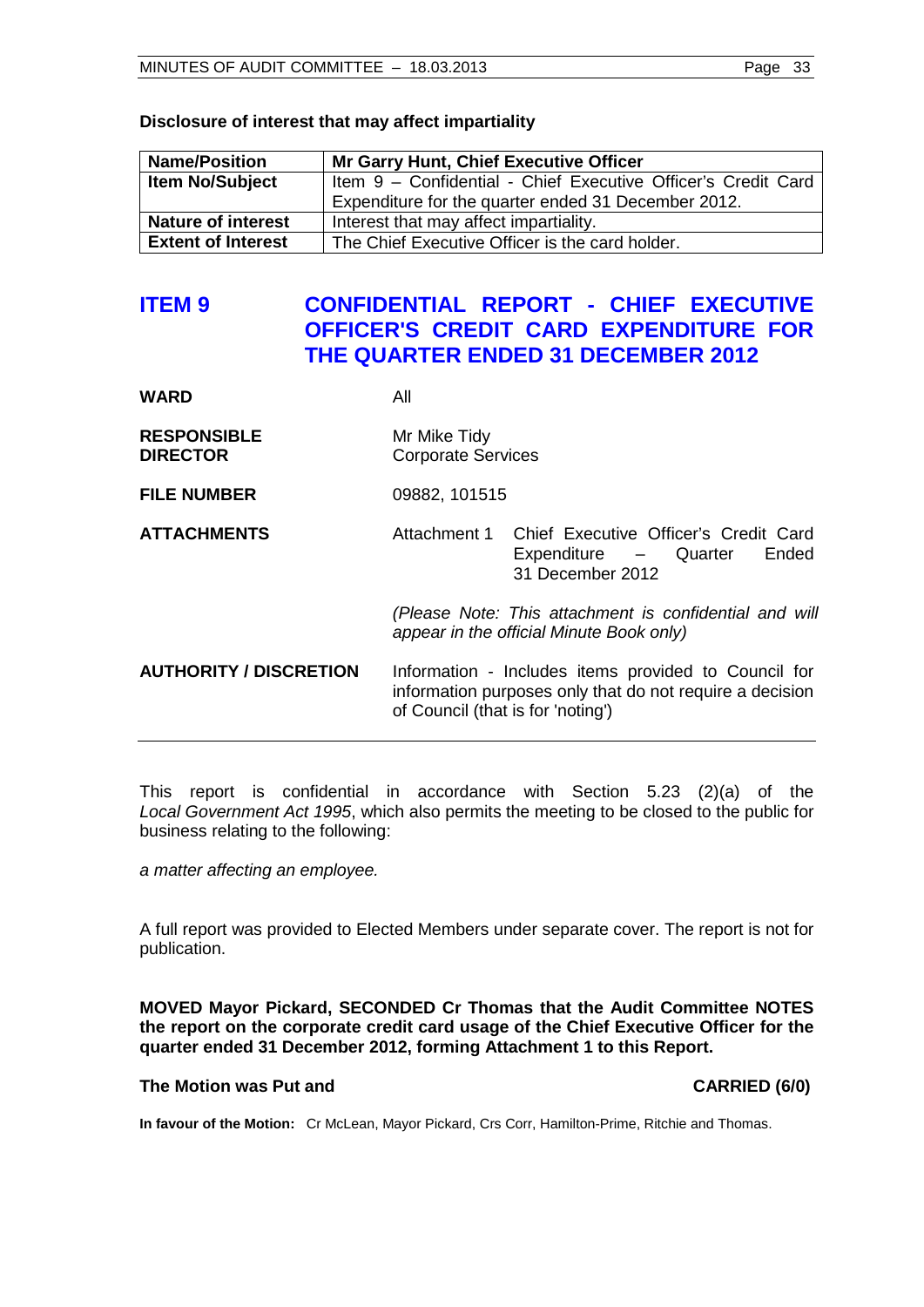# <span id="page-33-0"></span>**ITEM 10 INTERNAL AUDITS UNDERTAKEN BY CONSULTANTS**

| <b>WARD</b>                           | All                                             |       |                                                                                                                                                                         |     |
|---------------------------------------|-------------------------------------------------|-------|-------------------------------------------------------------------------------------------------------------------------------------------------------------------------|-----|
| <b>RESPONSIBLE</b><br><b>DIRECTOR</b> | Mr Garry Hunt<br><b>Chief Executive Officer</b> |       |                                                                                                                                                                         |     |
| <b>FILE NUMBER</b>                    | 89528, 101515                                   |       |                                                                                                                                                                         |     |
| <b>ATTACHMENT</b>                     | Attachment 1                                    | Audit | Recommendations<br><b>Management Comments</b>                                                                                                                           | and |
| <b>AUTHORITY / DISCRETION</b>         | and amending budgets.                           |       | Executive - The substantial direction setting and<br>oversight role of Council, such as adopting plans and<br>reports, accepting tenders, directing operations, setting |     |

# **PURPOSE**

For the Audit Committee to receive information relating to a number of internal audit assignments undertaken by external consultants.

### **EXECUTIVE SUMMARY**

Internal audit activity is guided by the annual Internal Audit Plan but is subject to modification during the year on the authorisation of the Chief Executive Officer. During 2011-12 a number of additional internal audit assignments were undertaken at the direction of the Chief Executive Officer which resulted in areas of the Internal Audit Plan not being completed. The Chief Executive Officer instructed that external consultants be engaged to undertake these audit assignments. This report provides details of these audits and their findings.

#### **BACKGROUND**

The audit areas assigned to external consultants were:

- parking meter cash collection
- planning and building application processes
- Elected Members entitlements and expenses.

A detailed scope was developed for each audit and requests for submissions and quotations issued to a number of consultants selected using the WALGA Preferred Suppliers Panel and the Government Contract Directory Common Use Agreement.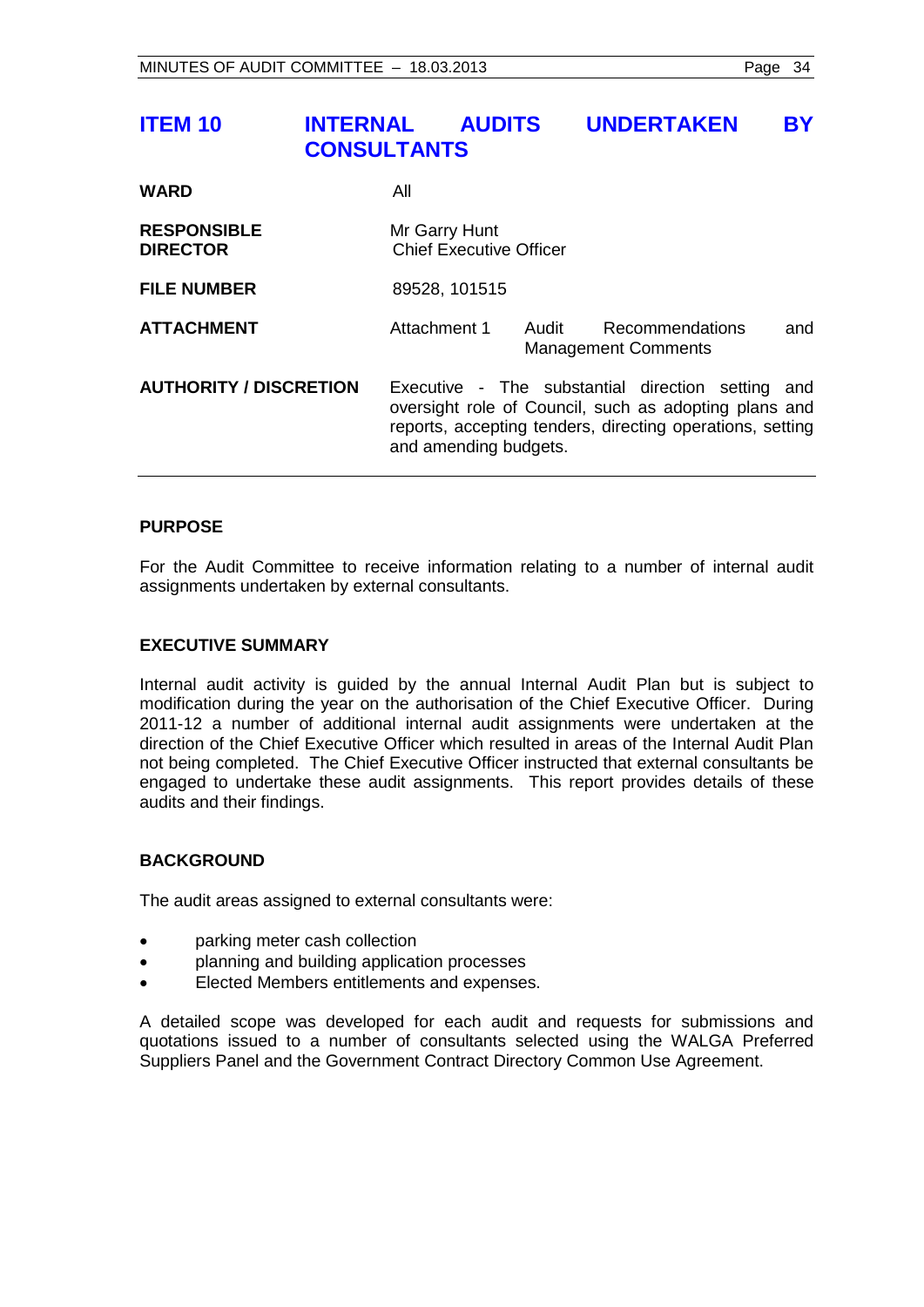Following the assessment of submissions and quotations the consultants engaged to undertake the respective audit assignments were:

- Deloitte
- 2020 Global
- Stantons International.

The audit reports for planning and building application processes and Elected Members entitlements and expenses have been finalised. The audit report for parking meter cash collection is still in draft format.

# **DETAILS**

# **Parking Meter Cash Collection**

Deloitte were engaged to undertake the audit of the City's parking meter cash collection.

Objectives and Scope – To undertake an assessment of the City's arrangements for the collection of income from parking ticket machines to consider whether appropriate controls have been implemented to address the key risks relating to:

- 1 All income due being collected, accounted for and lodged to the City's bank account in a timely manner.
- 2 Management of the applicable contracts or service agreements to ensure that payments to the contractors are accurate and in line with the contract or service agreements.

This audit has been completed and a draft report received. The overall conclusions in the draft report is that the City has stable procedures and systems in place in relation to the timely collection, accounting and lodging of income. A number of improvement opportunities have been identified and recommendations made which the City is in the process of reviewing in order to provide management comment for inclusion in the final report.

# **Planning and Building Application Processes**

2020 Global were engaged to undertake the audit of the City's planning and building application processes. The audit has been completed and a final report agreed.

Objectives and Scope - To undertake an audit review of the City's systems for considering, processing, and determining development applications and issuing decisions to determine if they are in accordance with statutory requirements and agreed internal service level timeframes.

The final audit report includes an opinion on management control as follows:

*"Overall we believe that the control environment over the acceptance, processing and reporting of the development and planning applications is of a very high standard.*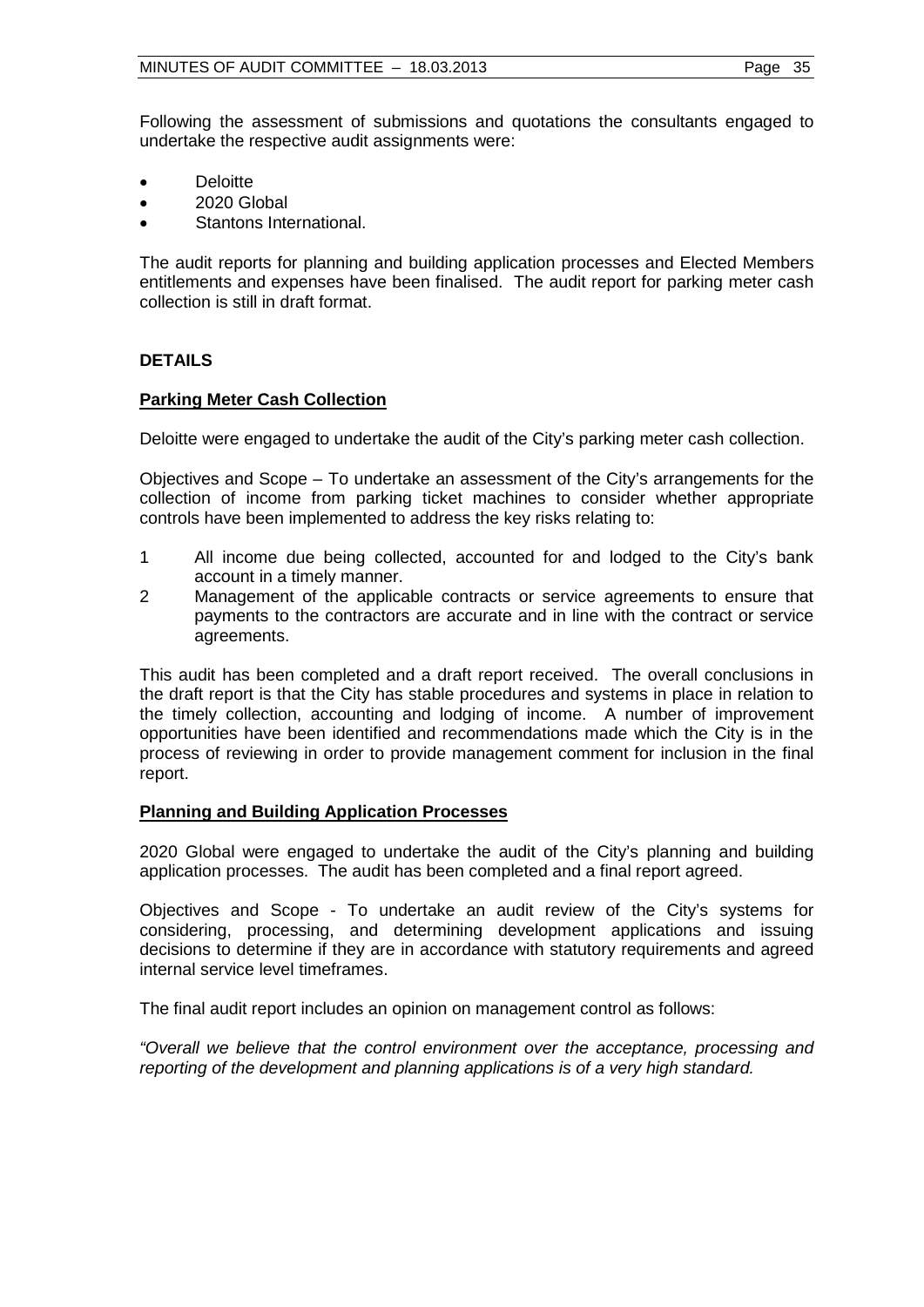*The results of testing show that for all categories approximately 95% of applications are processed within the internal service standards which have an 85% benchmark.*

*Internal processes and systems are well documented and are generally closely followed. However, we did note some minor issues in respect of some system maintenance tasks for more complex applications that need to be addressed.*

*Overall, we assess an "A" rating for the control environment."* 

The scale of opinion rating defines "A" as "Control framework effectively managing risk."

The audit report includes two recommendations to address issues rated as "Minor" i.e. "Those findings that are not of primary concern but still warrant action being taken."

Both recommendations have been accepted by the City and control actions will be implemented.

# **Elected Members Entitlements and Expenses**

Stantons International were engaged to undertake the audit of the City's systems for paying Elected Members entitlements and expenses. The audit has been completed and a final report agreed.

Objectives and Scope - To undertake an audit of the City's systems for providing support and allowances to its Elected Members. The audit will seek to establish if appropriate controls have been implemented to address key risks and ensure that systems operate in compliance with relevant legislation, policies, protocols and procedures.

The scope of the audit included:

- payments of fees and allowances
- attendance at conferences and training within Australia and overseas
- reimbursement of expenses
- issue and return of IT equipment.

The final audit report includes the following conclusion:

*"It is pleasing to note that the City has developed a robust Elected Members Entitlements Policy which has been designed to operate in accordance to applicable legislation. The policy further details provisions controlling expenditure which is not regulated (such as training and office furniture) for better governance practices. Appropriate controls have been established for the key risks to ensure that the policy, and in turn the applicable legislation, are being complied with. The City tracks all expenditure in relation to Elected Members entitlements and could implement further business improvements in its reliability by continuously reconciling expenditure on a spread sheet to the accounting system. Apart from the minor areas noted that require improvements in our recommendations, we have concluded that appropriate controls have been implemented and systems operate in compliance with relevant legislation, policies, protocols and procedures."*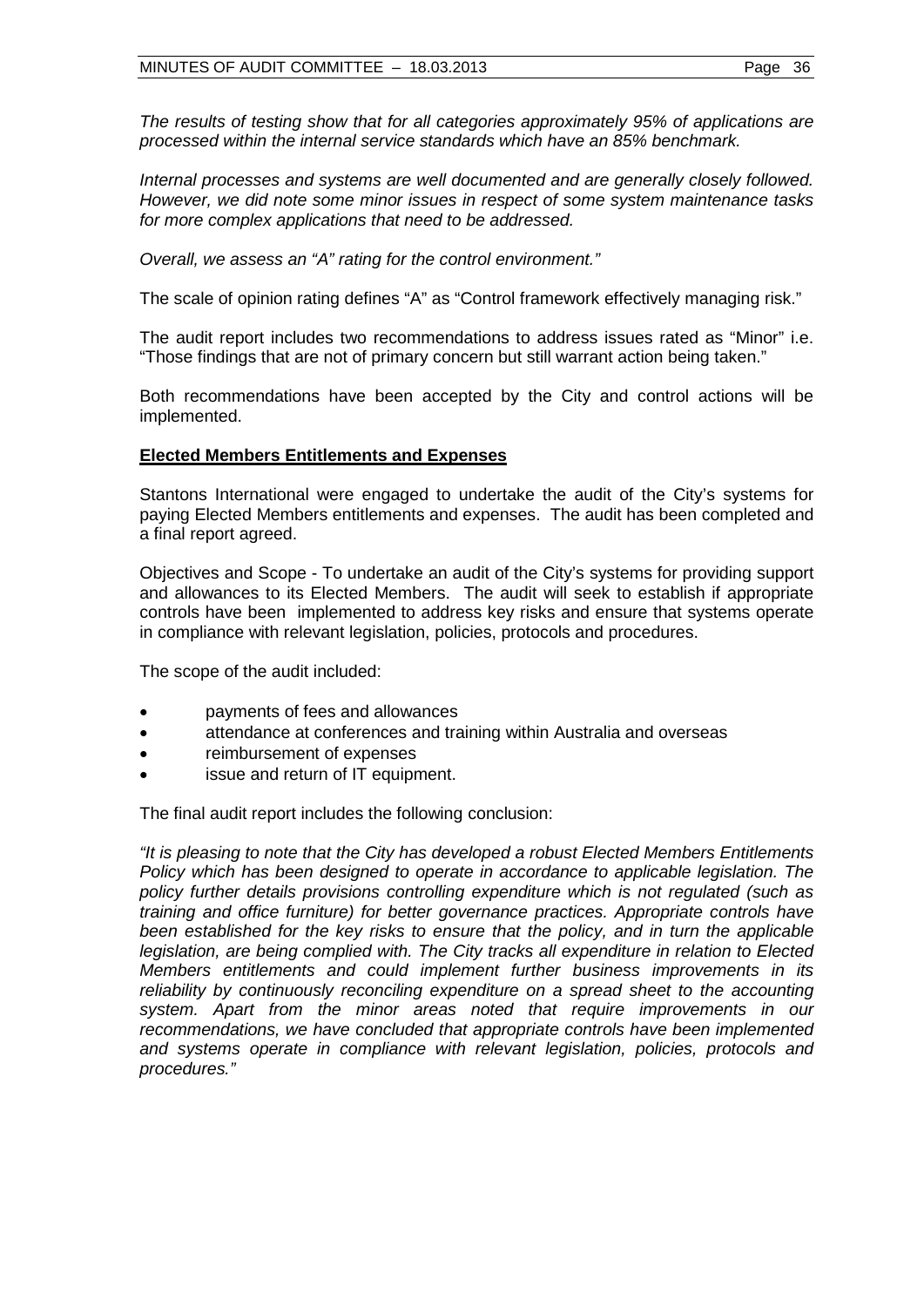### MINUTES OF AUDIT COMMITTEE  $-18.03.2013$  Page 37

The audit identified an underpayment of \$200 to one Elected Member which will be reimbursed during the March 2013 payments to Elected Members. A number of observations were made relating to improving internal reconciliation and approval processes. The risks were assessed as either "Moderate" (poses less significant risk if not appropriately and timely addressed) or "Minor" (poses minimal risk if not appropriately and timely addressed).

The recommendations have been accepted and control actions will be implemented as described in the action plan included in the final report.

# **Issues and options considered**

Not applicable.

# **Legislation / Strategic Community Plan / policy implications**

| Legislation                     | Not applicable.                                                                                                 |
|---------------------------------|-----------------------------------------------------------------------------------------------------------------|
| <b>Strategic Community Plan</b> |                                                                                                                 |
| Key theme                       | Governance and Leadership.                                                                                      |
| <b>Objective</b>                | Corporate capacity.                                                                                             |
| <b>Strategic initiative</b>     | Demonstrate accountability through robust reporting that is<br>relevant and easily accessible by the community. |
| <b>Policy</b>                   | Not applicable.                                                                                                 |

#### **Risk management considerations**

Internal audit is an independent, objective assurance activity that is an important element in evaluating and improving the effectiveness of risk management, control and governance processes.

#### **Financial/budget implications**

| Account no.          | 1.210.A2101.3265.0000 |
|----------------------|-----------------------|
| <b>Budget Item</b>   | Consultancy           |
| <b>Budget amount</b> | \$130,900             |
| Amount spent to date | \$21,510              |
| <b>Proposed cost</b> | \$21,510              |

#### **Regional significance**

Not applicable.

## **Sustainability implications**

Not applicable.

#### **Consultation**

Not applicable.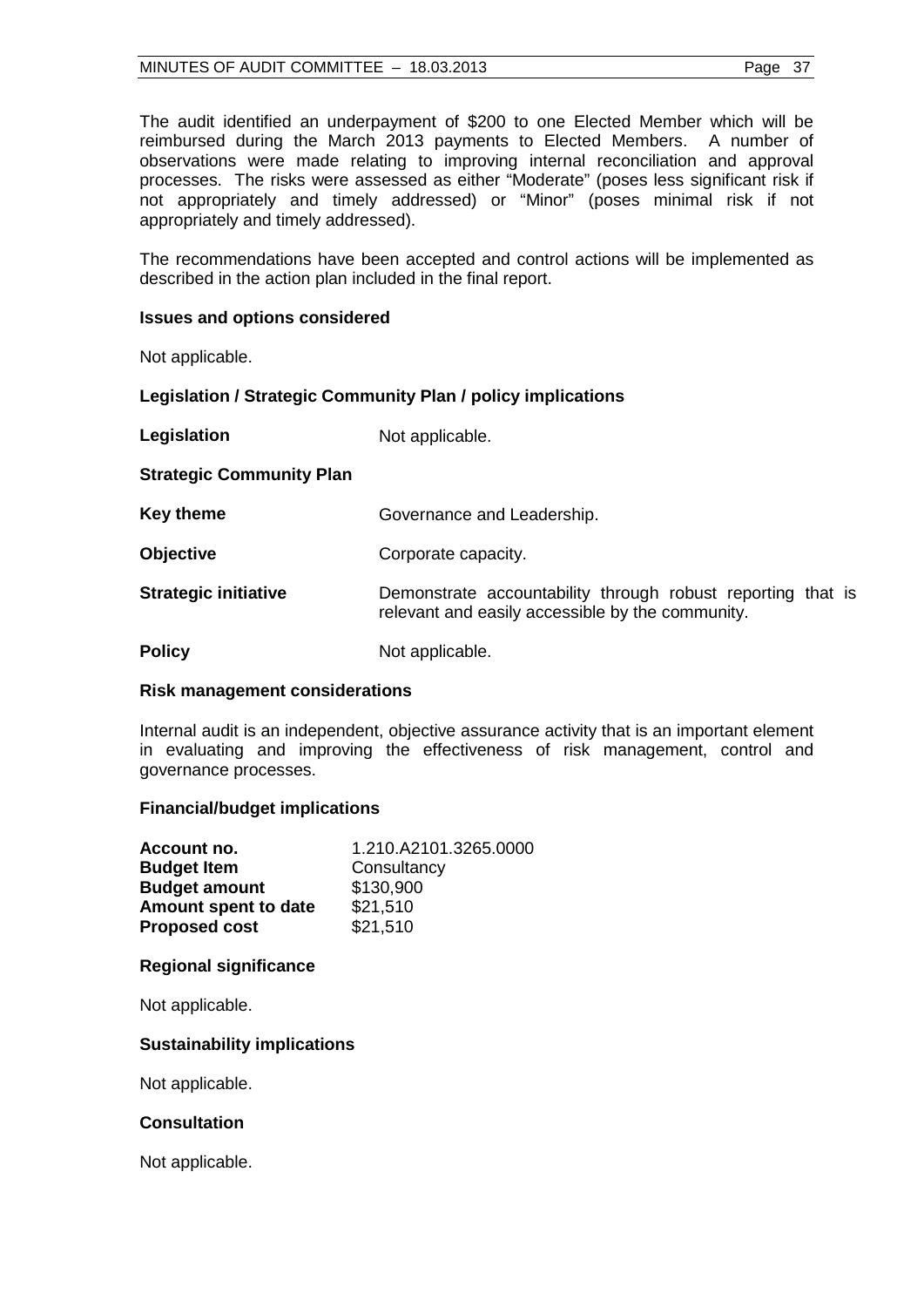# **COMMENT**

Audit reports have been finalised for the audits of the City's planning and building application processes and Elected Members entitlements and expenses. The reports have made recommendations which have all been assessed as either minor or moderate for which the City has developed action plans for implementation. Overall opinions given in the reports indicate that the City's control environments are of a high standard and effectively manage key risks. The audit report for the City's parking meter cash collection is still at draft stage.

# **VOTING REQUIREMENTS**

Simple Majority.

**MOVED Cr Thomas, SECONDED Cr Ritchie that the Audit Committee NOTES the audits undertaken by external consultants and their findings.**

# **The Motion was Put and CARRIED (6/0)**

**In favour of the Motion:** Cr McLean, Mayor Pickard, Crs Corr, Hamilton-Prime, Ritchie and Thomas.

*Appendix 5 refers*

*To access this attachment on electronic document, click [here: Attach5AUDIT180313.pdf](http://www.joondalup.wa.gov.au/files/committees/AUDT/2013/Attach5AUDIT180313.pdf)*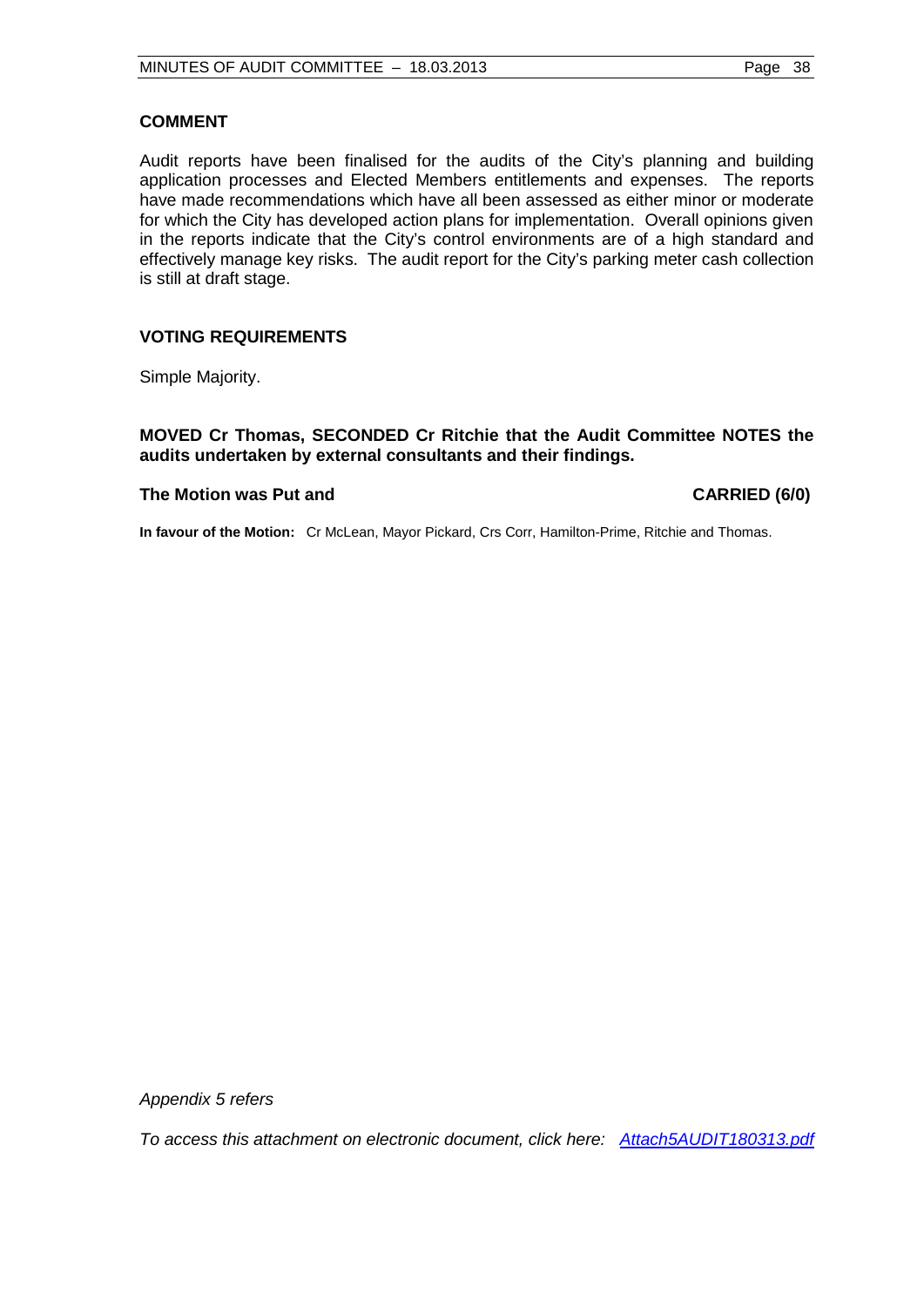# <span id="page-38-0"></span>**ITEM 11 CONFIDENTIAL REPORT - AUDIT REPORT ON NON-COMPLIANCE IN CITY'S PROCUREMENT PRACTICES**

| <b>WARD</b> | All |
|-------------|-----|
|             |     |

| <b>RESPONSIBLE</b> | Mr Garry Hunt                  |
|--------------------|--------------------------------|
| <b>DIRECTOR</b>    | <b>Chief Executive Officer</b> |
| <b>FILE NUMBER</b> | 89528, 101515                  |

**ATTACHMENT** Attachment 1 William Buck Audit Report Including Management Comments

> *(Please Note: This attachment is confidential and will appear in the official Minute Book only)*

**AUTHORITY / DISCRETION** Information - includes items provided to Council for information purposes only that do not require a decision of Council (that is for 'noting').

This report is confidential in accordance with Section 5.23 (2)(f)(i) of the *Local Government Act 1995*, which also permits the meeting to be closed to the public for business relating to the following:

*a matter that if disclosed, could be reasonably expected to impair the effectiveness of any lawful method or procedure for preventing, detecting, investigating or dealing with any contravention or possible contravention of the law.*

A full report was provided to Elected Members under separate cover. The report is not for publication.

# **OFFICER'S RECOMMENDATION:**

That the Audit Committee NOTES the findings of the William Buck Audit Report following their review of the City's purchasing practices, as detailed in Attachment 1 to this Report.

#### **MOVED Mayor Pickard, SECONDED Cr Hamilton-Prime that the Audit Committee:**

- **1 NOTES the findings of the William Buck Audit Report and action taken by the City following their review of the City's purchasing practices, as detailed in Attachment 1 to this Report;**
- **2 REQUESTS that an update report on the actions taken in relation to the City's procurement practices recommendations of the audit consultant be submitted to the Audit Committee in March 2014.**

#### **The Motion was Put and CARRIED (6/0)**

**In favour of the Motion:** Cr McLean, Mayor Pickard, Crs Corr, Hamilton-Prime, Ritchie and Thomas.